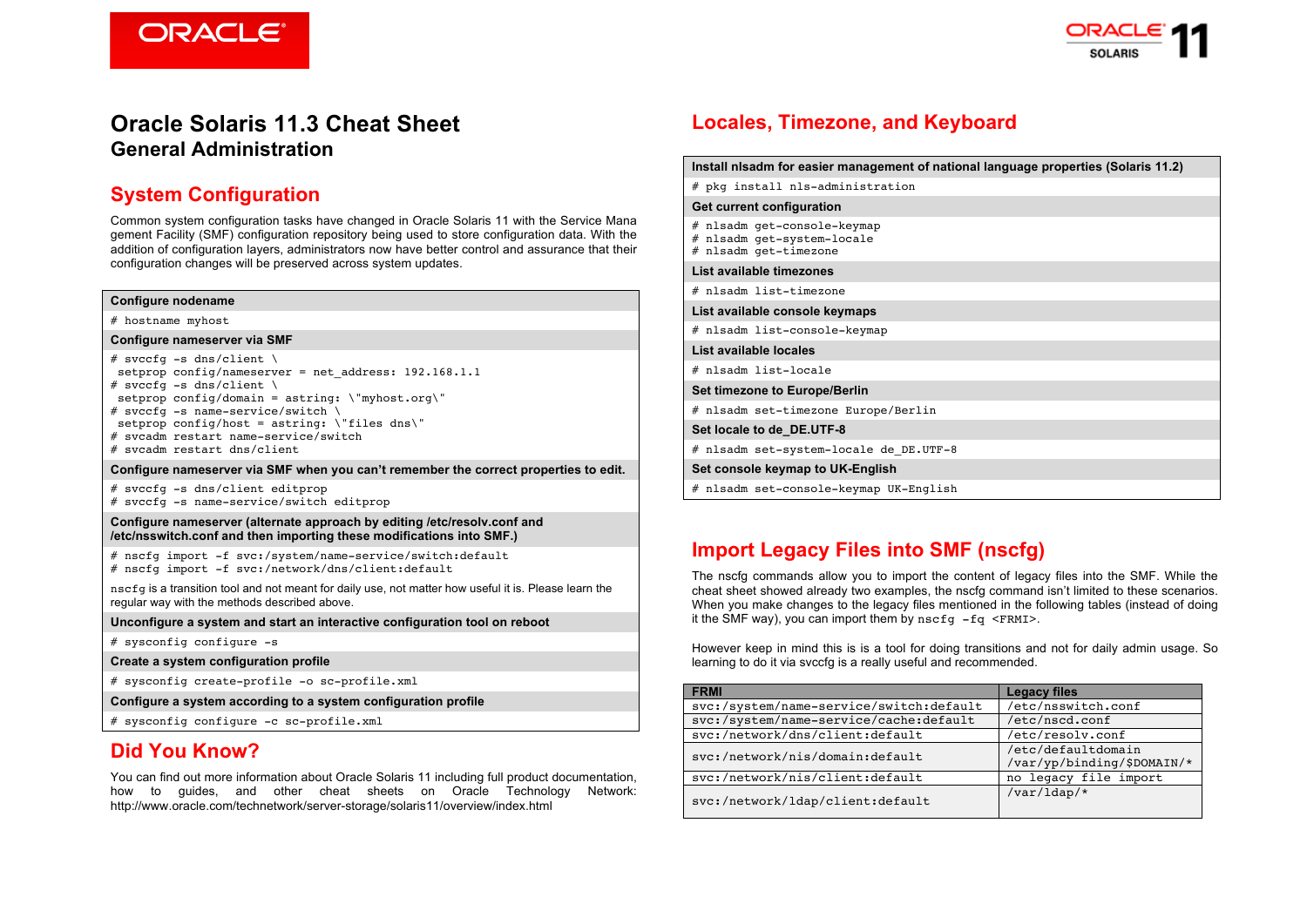



| svc:/network/nis/server:default                                  | no legacy file import |
|------------------------------------------------------------------|-----------------------|
| svc:/network/nis/passwd:default                                  | no legacy file import |
| svc:/network/nis/xfr:default                                     | no legacy file import |
| svc:/network/nis/update:default                                  | no legacy file import |
| svc:/system/name-service/upgrade:default   no legacy file import |                       |

## **Did You Know?**

You can find a list of features that might disappear in future Oracle Solaris versions, so you can prepare for this situation. It's available at : http://www.oracle.com/technetwork/systems/end-ofnotices/eonsolaris11-392732.html

## **Users and Roles**

The traditional root account has been changed to a 'root' role on all Oracle Solaris 11 installations as part of the Role Based Access Control (RBAC) feature set. This change gives improved auditability across the operating system, and the ability for administrators to delegate various system tasks to others in a safe way.

| Revert root to a normal user account                                                                                                                                                                                                                                                                                      |
|---------------------------------------------------------------------------------------------------------------------------------------------------------------------------------------------------------------------------------------------------------------------------------------------------------------------------|
| # rolemod -K type=normal root                                                                                                                                                                                                                                                                                             |
| Configure root as a role (default)                                                                                                                                                                                                                                                                                        |
| # usermod -K type=role root                                                                                                                                                                                                                                                                                               |
| Configure root role to use the user password instead of root password                                                                                                                                                                                                                                                     |
| # rolemod -K roleauth=user root                                                                                                                                                                                                                                                                                           |
| Add a new user and delegate the System Adminstrator profile to the user                                                                                                                                                                                                                                                   |
| # useradd -m -P "System Administrator" joerg                                                                                                                                                                                                                                                                              |
| Add a new user with a ZFS file system as the user's home directory and add an entry in<br>auto home                                                                                                                                                                                                                       |
| # useradd -m -d localhost:/export/home/joerg2 joerg2<br># grep "joerg2" /etc/passwd<br>joerg2:x:101:10::/home/joerg2:/usr/bin/bash<br># cat /etc/auto home<br>$[\ldots]$<br>joerg2 localhost:/export/home/joerg2<br>+auto home<br># zfs list   grep joerg2<br>rpool/export/home/joerg<br>35K 201G 35K /export/home/joerg2 |
| Add a new user on a second server using another NFS server for the user's home<br>directory                                                                                                                                                                                                                               |
| # useradd -d nfsserver:/export/home/joerg2 joerg2<br># grep "joerg2" /etc/passwd                                                                                                                                                                                                                                          |

# grep "joerg2" /etc/passwd joerg2:x:103:10::/home/joerg2:/usr/bin/bash  $#$  tail -2 /etc/auto home

joerg2 nfsserver::/export/home/joerg2 +auto home

# **Boot Environments**

Boot Environments are individual bootable instances of the operating system that take advantage of the Oracle Solaris ZFS file system snapshot and clone capability. During a system update, new boot environments are created so that system software updates can be applied in a safe environment. Should anything go awry, administrators can boot back into an older boot environment. Boot environments have low overhead and can be quickly created, giving administrators an ideal best practice for any system maintenance work.

| List available boot environment                   |
|---------------------------------------------------|
| # beadm list                                      |
| Create a boot environment:                        |
| # beadm create solaris-05032012                   |
| Activate a boot environment                       |
| # beadm activate solaris-05032012                 |
| Delete an inactive boot environment               |
| # beadm destroy solaris-05032012                  |
| Show boot environments from SPARC boot PROM       |
| ok boot -L                                        |
| Boot into a boot environment from SPARC boot PROM |
| ok boot -Z rpool/ROOT/solaris-05032012            |

# **Package Versioning in Oracle Solaris 11**

Solaris 11 packages contain a version string. When you look at it that looks a little bit cryptic at first. Here is how you decode 0.175.3.7.0.5.0:

|       | <b>Description</b>                                        |
|-------|-----------------------------------------------------------|
| 0.175 | Build number of the development gate                      |
|       | Update version. In this case: it's an Oracle Solaris 11.3 |
|       | SRU. In this case: it's the SRU 7                         |
|       | Reserved. This isn't currently used.                      |
|       | Build number of the SRU.                                  |
|       | Nightly build number.                                     |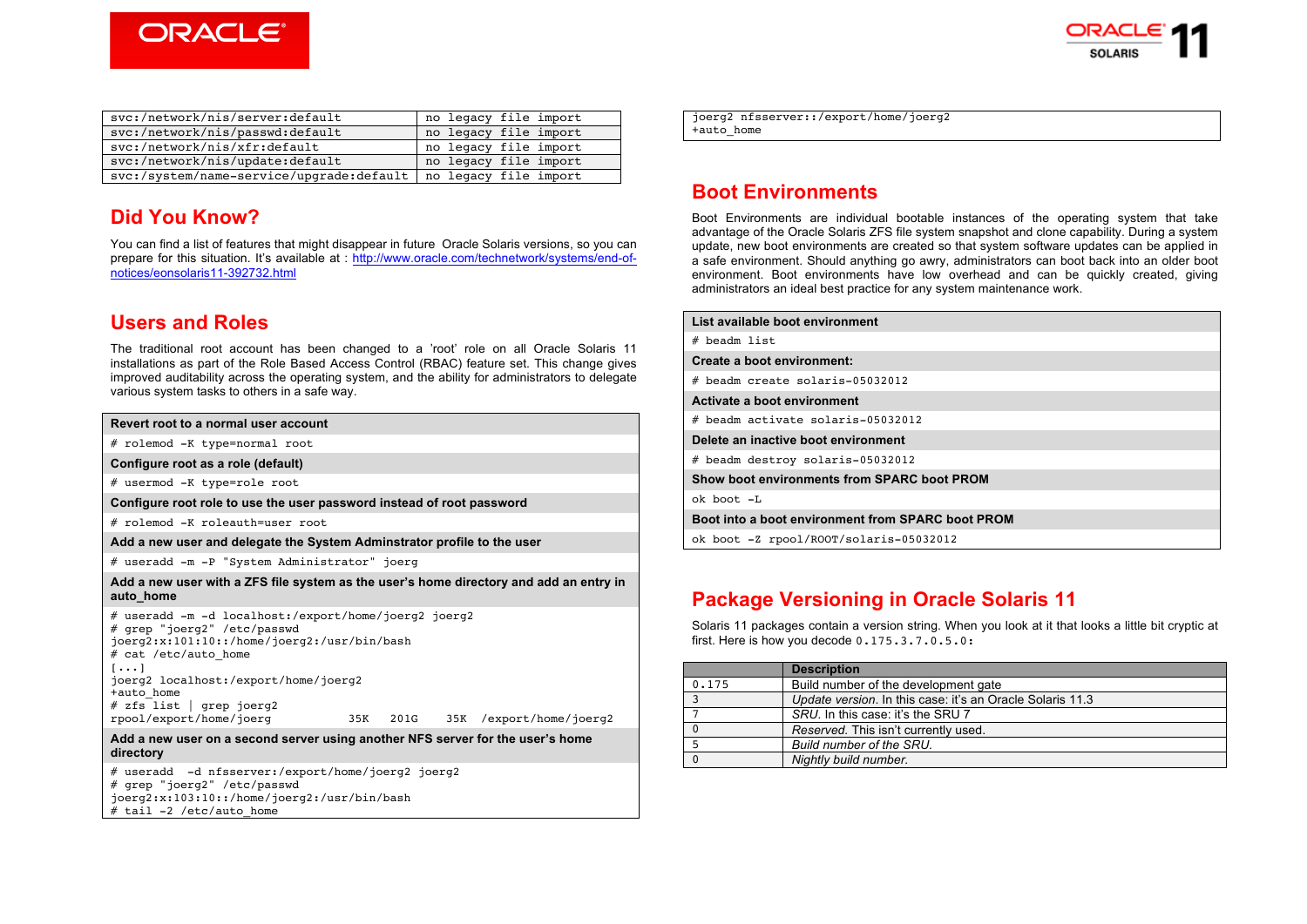



Sometimes you may encounter a slightly longer version string . When you see it: This is a version string of an IDR package (Interim Diagnostic/Relief). This is an example for it: 0.175.1.6.0.4.2.824.4

|                          | <b>Description</b>             |
|--------------------------|--------------------------------|
| $\vert$ 0.175.1.6.0.4.2. | Same as with a regular package |
| 824                      | IDR. The name of the IDR       |
|                          | IDR-ID. The version of the IDR |

## **Packaging**

Oracle Solaris 11 includes IPS, a new network-centric package management framework with automatic dependency checking. IPS has integrated package and patching, and can seamlessly manage system updates to Oracle Solaris Zones environments.

| Install a package called diagnostic/wireshark:                                                                                                 |
|------------------------------------------------------------------------------------------------------------------------------------------------|
| # pkg install diagnostic/wireshark                                                                                                             |
| Install a group package to provide a desktop environment                                                                                       |
| # pkg install solaris-desktop                                                                                                                  |
| Install package as if you were installing it on a freshly installed system                                                                     |
| Warning! All packages that are not a dependency of this package will be removed while installing it.<br>This is what the command is meant for. |
| # pkg exact-install web/server/apache-22/module/apache-wsgi-26                                                                                 |
| Update all possible packages to the newest version, including any zones                                                                        |
| # pkg update                                                                                                                                   |
| List available packages                                                                                                                        |
| # pkg list -a                                                                                                                                  |
| Do a dry run of a system update to identify what packages might change                                                                         |
| # pkg update -nv                                                                                                                               |
| Uninstall a package called diagnostic/wireshark                                                                                                |
| # pkg uninstall wireshark                                                                                                                      |
| List all packages installed on a system:                                                                                                       |
| # pkg list                                                                                                                                     |
| Get more information about an installed package called diagnostic/wireshark                                                                    |
| # pkg info wireshark                                                                                                                           |
| List the contents of an installed package called diagnostic/wireshark                                                                          |
| # pkg contents wireshark                                                                                                                       |
| Search all packages in the configured repositories for a file called math.h                                                                    |
| # pkg search math.h                                                                                                                            |

#### **Search for all packages installed on a system that have a dependency on**  library/libxml2**:**

# pkg search -l -o pkg.name 'depend::library/libxml2'

**List currently associated package publishers**

# pkg publisher

#### **Connect to the Oracle support repository and update the system**

# pkg set-publisher -g https://pkg.oracle.com/solaris/support \ -G http://pkg.oracle.com/solaris/release -k /path/to/ssl\_key \

-c /path/to/ssl\_cert solaris

# pkg update

**Where can i get the nescessary certificates and keys to access the support repository to get fixes?**

You can get them at https://pkg-register.oracle.com given you have a valid support contract.

## **Local Package Repository**

#### **Setting up your own package repository**

Download all the repository files from http://www.oracle.com/technetwork/server-storage/solaris11/downloads/local-repository-2245081.html nto /export/home/<username>. zfs create rpool/export/repo zfs create rpool/export/repo/solaris cd /export/home/<username> ./install-repo.ksh -d /export/repo/solaris/ zfs snapshot rpool/export/repo/solaris@initial **Setting up a depot server to enable other systems to update themself via HTTP** svccfg -s application/pkg/server setprop pkg/inst\_root=/export/repo/solaris/ svccfg -s application/pkg/server setprop pkg/readonly=true  $\frac{1}{2}$  svccfg -s application/pkg/server setprop pkg/port=8081 svcadm refresh application/pkg/server svcadm enable application/pkg/server **Updating the repository with a SRU** Get the most current SRU for your Oracle Solaris release. For 11.2 a list is available with Doc ID 1672221.1 . For Solaris 11.3 you find the list in MOS Note 2045311.1 . For my example i've downloaded all three files in the "IPS repository" column for SRU9 (reachable via link to 20845979 and 20845983) and loaded into /export/home/<username>/sru9 of my repository server. cd /export/home/<username>/sru9 unzip p20845983 1100 SOLARIS64.zip  $.$ /install-repo.ksh -d /export/repo/solaris svcadm restart application/pkg/server:default

- 
- zfs snapshot rpool/export/repo/solaris@sru9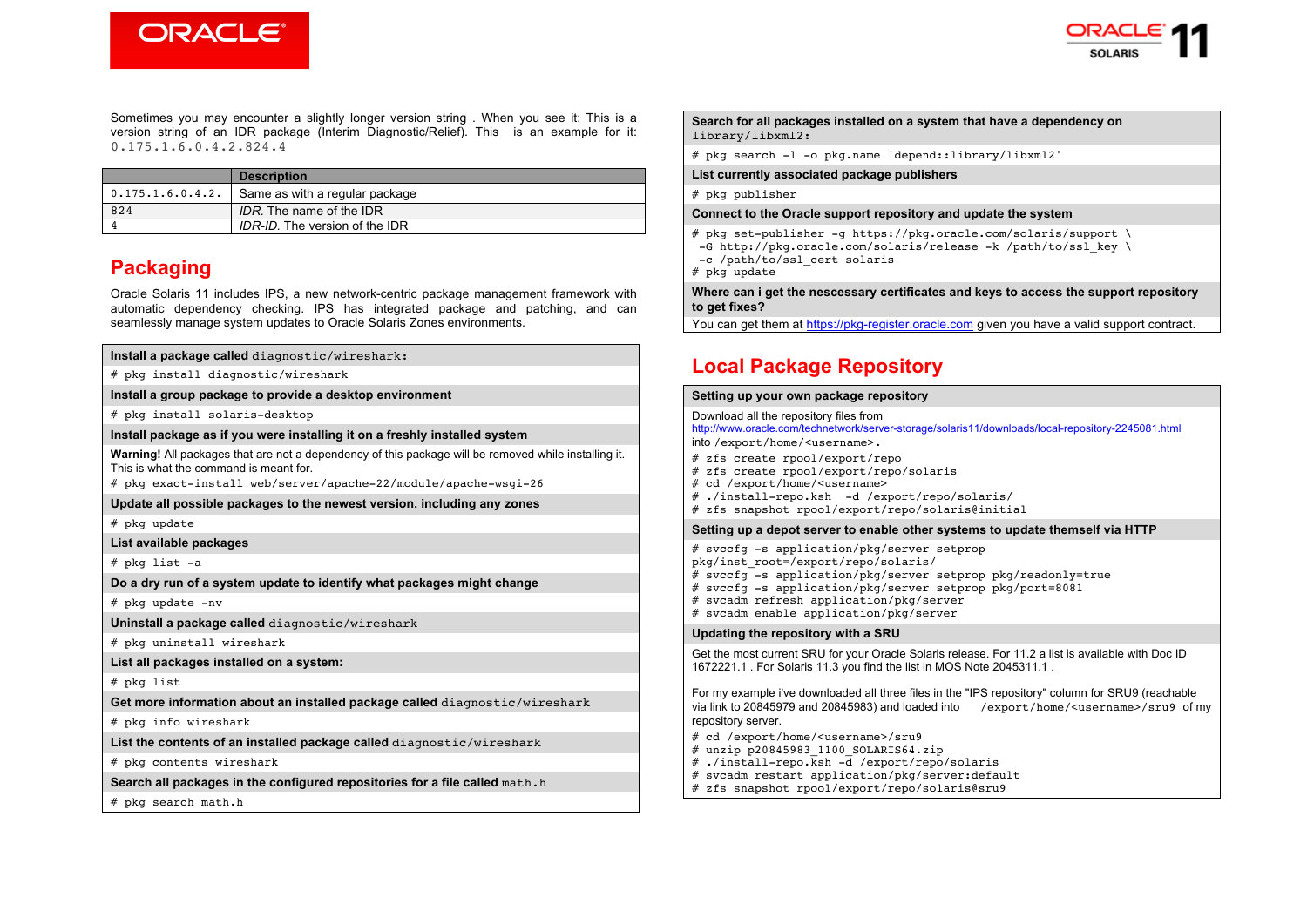



## **File Systems - Basic ZFS Administration**

Oracle Solaris ZFS is the default root file system on Oracle Solaris 11. ZFS has integrated volume management, preserves the highest levels of data integrity and includes a wide variety of data services such as data compression, RAID, and data encryption.

# zpool create testpool c3t2d0

**Create a ZFS pool with 3 disks in RAID0 configuration**

# zpool create testpool c3t2d0 c3t3d0 c3t4d0

**Create a ZFS pool with 3 disks in RAID1 configuration**

# zpool create testpool mirror c3t2d0 c3t3d0 c3t4d0

**Create a ZFS pool with 3 disks in a RAIDZ configuration (single parity)**

# zpool create testpool raidz c2t2d0 c3t3d0 c3t4d0

**Create a ZFS pool with 1 disk and 1 disk as seperate ZIL (ZFS Intent Log)**

# zpool create testpool c3t2d0 log c3t3d0

**Create a ZFS pool with 1 disk and 1 disk as L2ARC (Level 2 Storage Cache)**

# zpool create testpool c3t2d0 cache c3t3d0

#### **Create a ZFS file system and share it via NFS:**

# zfs create rpool/export/nfstest # zfs set share.nfs=on rpool/export/nfstest

#### **Share a files system via CIFS**

# svcadm enable -r smb/server # echo "other password required pam smb passwd.so.1 nowarn" \ >> /etc/pam.d/other

# passwd <username>

# zfs create -o nbmand=on rpool/export/smbservertest

# zfs share -o share.smb=on rpool/export/smbservertest%smb\_st

# mkdir /export/smbservertest/archiv

# chown junior2 /export/smbservertest/archiv

Now you can access the share via smb://junior2:password@192.168.1.200/smb\_st . You have to set a new password for each user that wants to access a SMB share **after** adding the PAM module

#### **Use shadow migration**

# pkg install shadow-migration

# svcadm enable shadowd

# zfs set readonly=on rpool/export/shadowmigtest

# zfs create  $\setminus$ 

-o shadow=file:///export/shadowmigtest rpool/export/shadowmigtestnew

#### **Create an encrypted zfs dataset**

# zfs create -o encryption=on rpool/export/secretproject

#### **Change the wrapping key**

# zfs key -c rpool/export/secretproject

#### **Change the encryption key of a dataset**

Please keep in mind that you can't set the encryption key to a user-defined value, you just can initiate the generation of a new encryption key. The wrapping key encrypting the encrytion key can be set to a user definable value.

# zfs key -K rpool/export/secretproject

#### **How to limit the ZFS ARC cache (up to Oracle Solaris 11.1)**

# echo "set zfs:zfs\_arc\_max=0x40000000" >> /etc/system # reboot

#### **How to limit the ZFS ARC cache (since Oracle Solaris 11.2)**

# echo "set user reserve hint pct=80" > /etc/system.d/arclimit # reboot

The user reserve hint pct parameter works differently than the old zfs arc max parameter. This parameter doesn't set a hard limit for the arc cache.This parameter defines how much memory is reserved for application use. It therefore limits how much memory can be used by the ZFS ARC cache.

This value is dynamic. So you can change this parameter while the system is running. However it's a best practice to change it to it in small steps to it's intended final value. There is a script doing it this way available with the MOS note 1663862.1.

You can get the current value of the parameter by using: # echo "user reserve hint pct/D" | mdb -k

Manually you can do it by using this command line where percentage is a the current value or the last value you've set plus 1. Wait for 30 seconds. Repeat this until your target value is reached:

# echo "user reserve hint pct/W0t(percentage)" | mdb –kw

# **Disk Devices**

| Show all disks on a system                                                                                                                                                                                                                                    |      |           |            |    |
|---------------------------------------------------------------------------------------------------------------------------------------------------------------------------------------------------------------------------------------------------------------|------|-----------|------------|----|
| $# cfqadm -s "select-type(disk)"$                                                                                                                                                                                                                             |      |           |            |    |
| Replace a faulty disk c1t1d0 from ZFS pool testpool                                                                                                                                                                                                           |      |           |            |    |
| # zpool offline testpool c1t3d0<br># cfqadm   qrep c1t3d0<br>sata0/3:idsk/c1t.3d0<br># cfgadm -c unconfigure sata0/3<br># echo "Now replace the failed disk"<br># cfgadm -c configure sata $0/3$<br># zpool replace tank c1t3d0<br># zpool online tank c1t3d0 | disk | connected | configured | ok |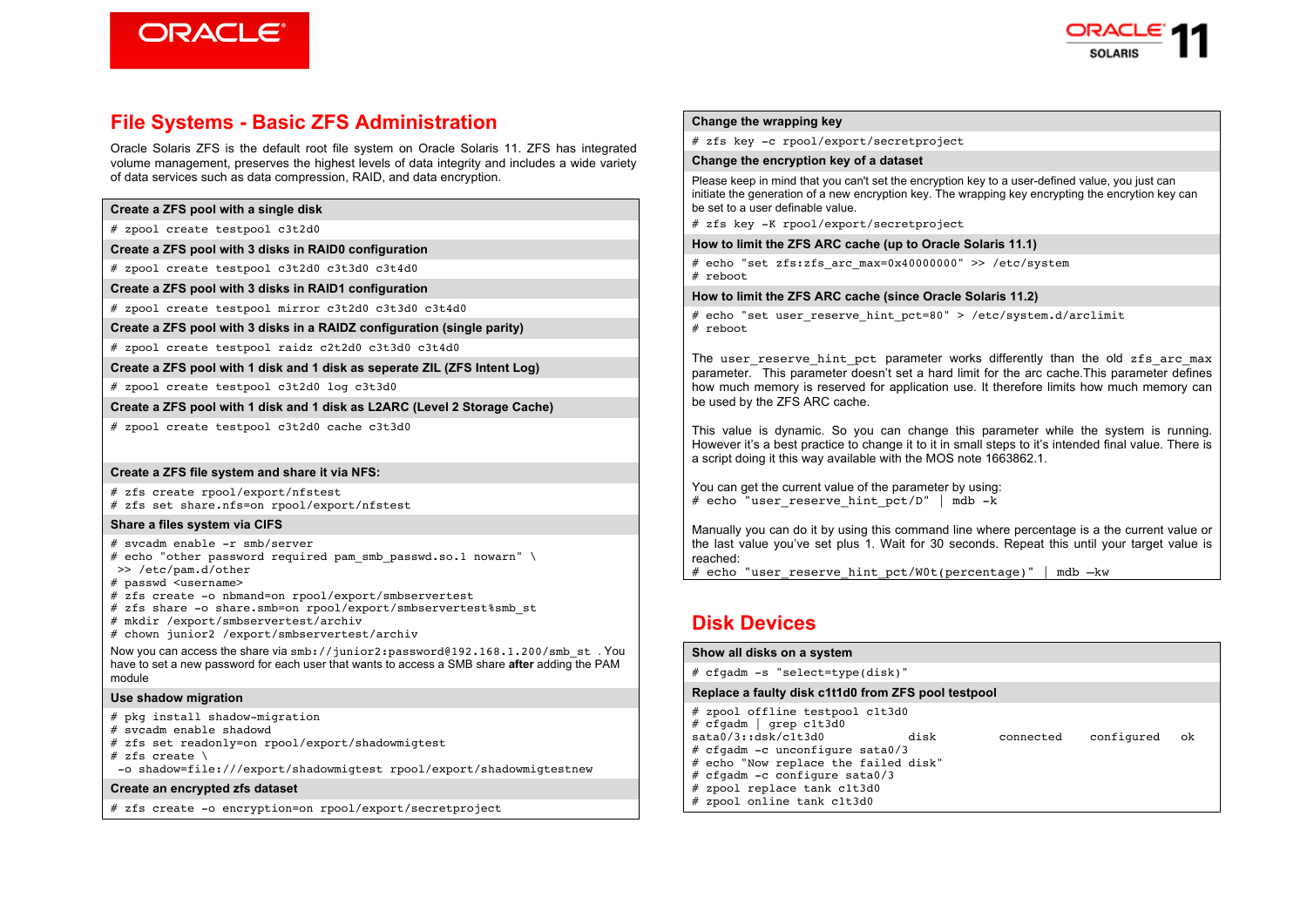



#### **Replace a faulty disk of a ZFS rool pool (SPARC or x86/VTOC)**

You have to ensure that your new disk contain a fdisk partition (on x86), a SMI label and a slice 0.

- # zpool offline rpool c1t0d0s0
- # cfgadm -c unconfigure c1::dsk/c1t0d0
- # echo "now replace the disk"
- # cfgadm -c configure c1::dsk/c1t0d0
- # zpool replace rpool c1t0d0s0
- # zpool online rpool c1t0d0s0
- # zpool status rpool
- # bootadm install-bootloader

#### **Replace a faulty disk of a ZFS root pool (SPARC or x86/EFI (GPT))**

- # zpool offline rpool c1t0d0
- # cfgadm -c unconfigure c1::dsk/c1t0d0
- # echo "now replace the disk"
- # cfgadm -c configure c1::dsk/c1t0d0
- # zpool online rpool c1t0d0 # zpool replace rpool c1t0d0
- # zpool status rpool
- # bootadm install-bootloader
- 

#### **Checking the logical blocksize of a disk device**

# devprop -vn /dev/dsk/c3t0d0 device-blksize

#### **Checking the physical blocksize of a disk device**

# devprop -vn /dev/dsk/c3t0d0 device-pblksize

## **iSCSI**

#### **Configure an iSCSI target**

# pkg install group/feature/storage-server # zfs create rpool/export/iscsiluns # zfs create -V 16g rpool/export/iscsiluns/lun1 # svcadm enable stmf # stmfadm create-lu /dev/zvol/rdsk/rpool/export/iscsiluns/lun1 Logical unit created: 600144F0BE1002000000553776B00001 # stmfadm add-view 600144F0BE1002000000553776B00001 # svcadm enable -r svc:/network/iscsi/target # itadm create-target Target iqn.1986-03.com.sun:02:e8e0aa2d-1011-4136-9c9a-ddebb6279801 successfully created **Use the iSCSI target just configured** # svcadm enable svc:/network/iscsi/initiator # iscsiadm add discovery-address 192.168.1.200:3260 # iscsiadm modify discovery --sendtargets enable

# devfsadm -c iscsi

# iscsiadm list initiator-node

Initiator node name: iqn.1986-03.com.sun:01:e00000000000.55365ebd

 $[...]$ 

#### **Add bidirectional authentication between iSCSI target and initiator**

From the last two examples, we know that the IQN of the target is  $\text{ion}$ , 1986– 03.com.sun:02:e8e0aa2d-1011-4136-9c9a-ddebb6279801 and from the initiator is iqn.1986-03.com.sun:01:e00000000000.55365ebd. The secret that authorizes the target to the initiator is foobarfoobar, the secret that authorizes the initiator to the target is snafusnafusna

target# itadm modify-target -s iqn.1986-03.com.sun:02:e8e0aa2d-1011-4136- 9c9a-ddebb6279801 Enter CHAP secret: snafusnafusna Re-enter secret: snafusnafusna target# itadm create-initiator -s iqn.1986- 03.com.sun:01:e000000000000.55365ebd Enter CHAP secret: foobarfoobar Re-enter secret: foobarfoobar initiator# iscsiadm modify initiator-node --CHAP-secret Enter secret: foobarfoobar Re-enter secret: foobarfoobar initiator# iscsiadm modify initiator-node --authentication CHAP # iscsiadm modify target-param --authentication CHAP iqn.1986- 03.com.sun:02:e8e0aa2d-1011-4136-9c9a-ddebb6279801 # iscsiadm modify target-param --CHAP-secret ign.1986-03.com.sun:02:e8e0aa2d-1011-4136-9c9a-ddebb6279801 Enter secret: snafusnafusna Re-enter secret: snafusnafusna

## **NFS**

#### **Mount a share via NFS**

# mount 10.0.2.10:/export/nfsshare /mnt

#### **Share a ZFS filesystem via NFS**

# zfs set share.nfs=on rpool/export/nfstest

**View currently active NFS mounts on a client with mount options**

 $#$  nfsstat  $-m$ 

#### **Clear locks for a NFS client on a NFS server**

# clear\_lock <hostname>

Only use this command in the real rare case a NFS client crashed and failed to clear the locks on the server.

#### **Enable multiple TCP connections for the NFS client to a server**

This parameters controls the number of TCP connections that the NFS client uses when communicating with each NFS server. The default is 1 as the implementation is able to multplex the RPCs over a single connection. However, multiple connections can be used, if preferred for example to use more than one link in a link aggregation or to improve performance by having more than just one TCP connection.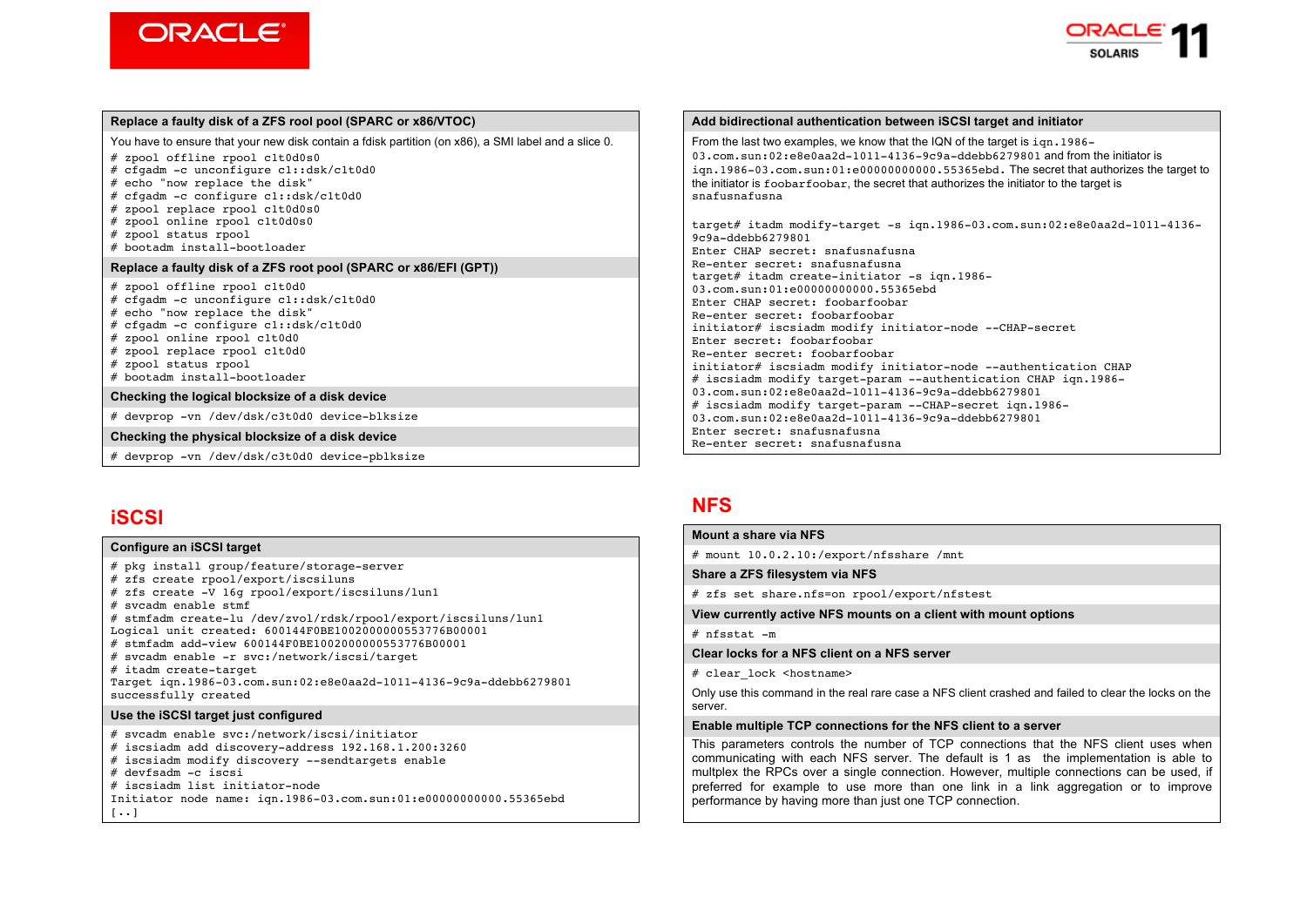



echo "set rpcmod:clnt max conns=8" >> /etc/system # up to  $11.1$ echo "set rpcmod:clnt\_max\_conns=8" > /etc/system.d/nfstuning # since 11.2

# **Storage URI**

In order to identify storage resources uniquely between nodes the concept of Storage URIs was introduced in Oracle Solaris 11. For example they are used for Zones on Shared Storage to identify the shared storage objects.

### **Looking up a Storage URI for a device**

# suriadm lookup-uri /dev/dsk/c0t600144F00833C0000000573865760001d0

**Looking up the mapping of an device to a Storage URI** 

# suriadm lookup-mapping \ iscsi://10.0.2.10/luname.naa.600144f00833c0000000573865760001

## **Basics of Oracle Solaris Zones**

Oracle Solaris Zones provide isolated and secure virtual environments running on a single operating system instance, ideal for application deployment. When administrators create a zone, an application execution environment is produced in which processes are isolated from the rest of the system.

#### **Create a zone**

# zonecfg -z testzone testzone: No such zone configured Use 'create' to begin configuring a new zone. zonecfg:testzone> create zonecfg:testzone> set zonepath=/export/zones/testzone zonecfg:testzone> set autoboot=true zonecfg:testzone> verify zonecfg:testzone> commit zonecfg:testzone> exit root@test1:~# zoneadm -z testzone install

#### **Create a zone on shared storage**

# zonecfg -z zoss-zone Use 'create' to begin configuring a new zone. zonecfg:zoss-zone> create create: Using system default template 'SYSdefault' zonecfg:zoss-zone> set zonepath=/zones/zoss-zone zonecfg:zoss-zone> add rootzpool zonecfg:zoss-zone:rootzpool> add storage iscsi://192.168.1.200/luname.naa.600144F0BE1002000000553776B00001 zonecfg:zoss-zone:rootzpool> end zonecfg:zoss-zone> commit zonecfg:zoss-zone> exit # zoneadm -z zoss-zone install

### **Create a kernel zone**

```
# echo "set zfs:zfs arc max=0x40000000" >> /etc/system #up to 11.1
# echo "set user reserve hint pct=80" > /etc/system.d/arclimit #since 11.2
# reboot
```
- 
- # zonecfg -z kernelz1 create -t SYSsolaris-kz # zoneadm -z kernelz1 install

#### **List all running zones verbosely**

# zoneadm list -v

**List all configured zones:**

 $#$  zoneadm list  $-c$ 

**List all installed zones**

# zoneadm list -i

**Install a zone**

# zoneadm -z testzone install

**List configuration of a zone**

# zonecfg -z testzone info

**Login to the console of a zone**

# zlogin -C testzone

```
Halt a zone
```
# zoneadm -z testzone halt

```
Shutdown a zone
```
# zoneadm -z testzone shutdown

**Monitor a zone for CPU, memory and network utilization every 10 seconds:**

# zonestat -z testzone 10

**How can i have a different time in a non-global zone? (Solaris 11.3)**

```
# zonecfg -z myzone 
zonecfg:myzone> set limitpriv=default,sys_time 
zonecfg:myzone> set global-time=false 
zonecfg:myzone> exit
```
**Please note:** This behavior is now the default in Solaris 11.3.

**Which parameters of a zone are enabled for live zone reconfiguration?**

A number of parameters of the zone can be changed while the zone is running without requiring a reboot.

The parameters enabled for life reconfiguration for non-global zones are:

- anet, except
	- anet:allowed-address
	- anet:configure-allowed-address
	- anet:defrouter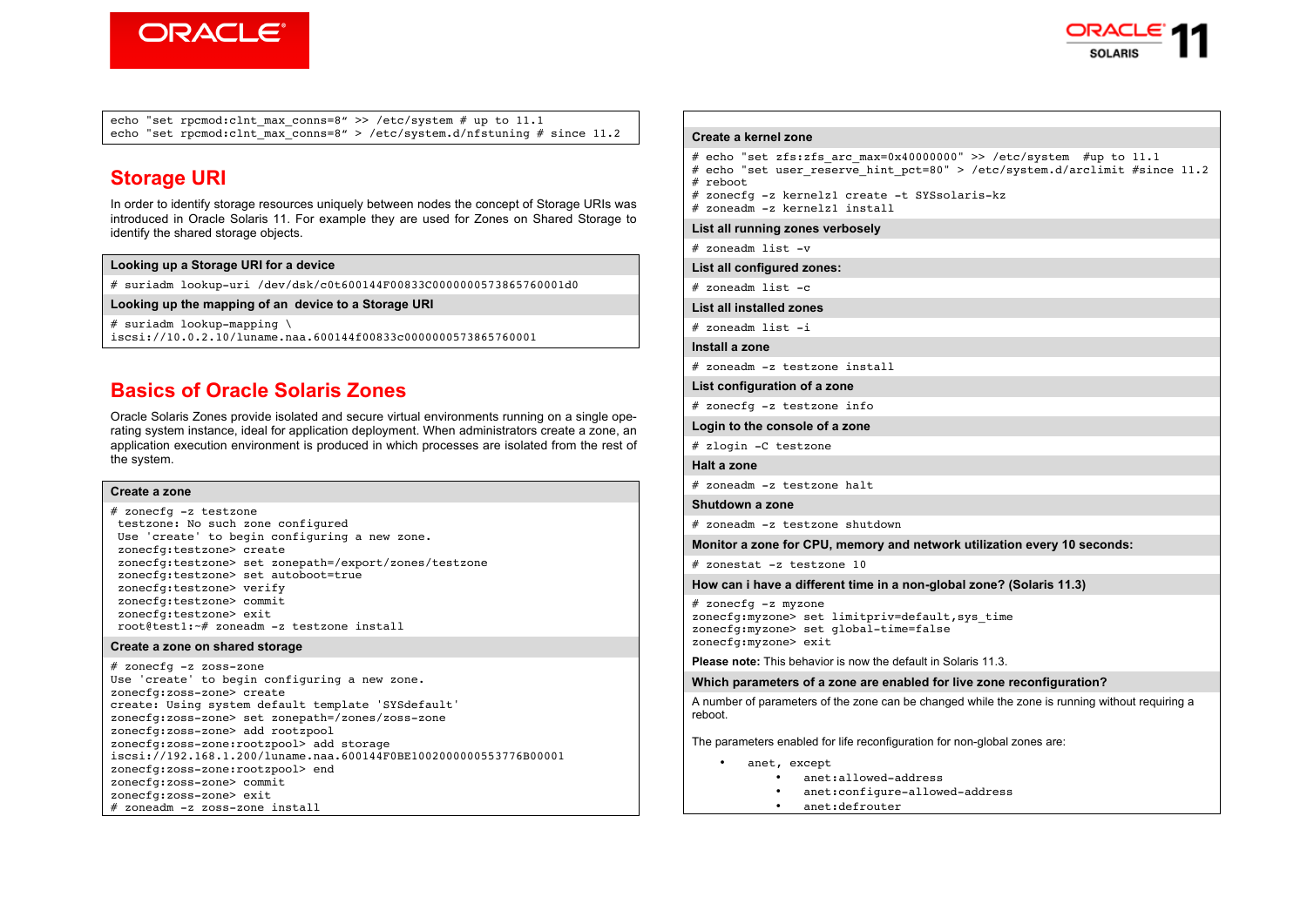



#### • fs

- capped-memory
- dedicated-cpu
- device<br>• net ex
- net, except
	- net:allowed-address
	- net:configure-allowed-address
	- net:defrouter
- pool
- scheduling-class
- zone.\* resource controls

The parameters enabled for life reconfiguration for kernel zones are:

- anet, except
	- anet:allowed-address
	- anet:configure-allowed-address
	- anet:defrouter
- device
- net, except
	- net:allowed-address
	- net:configure-allowed-address
	- net:defrouter

#### **How to make persistant live reconfiguration?**

# zonecfg -z tbz1 "set cpu-shares=4" # zoneadm -z tbz1 apply

#### **How to make temporary live reconfiguration?**

# zonecfg -z tbz1 -r "set cpu-shares=8"

**How to revert to the persistent configuration of the zone after a temporary live reconfigurations?**

# zoneadm -z tbz1 apply

**How to check the currently temporary configuration as configured by a live reconfiguration?**

# zonecfg -z tbz1 -r info

#### **How to start a live migration of a kernel zone?**

target# svcadm enable -s svc:/system/rad:remote target# svcadm enable –s svc:/network/kz-migr:stream source# zoneadm -z kzone1 migrate target

Technically you just have to enable the services on the target. However quite often it's a good practice to enable it on both sides, given that you may want to migrate the service back tot he source server.

## **Immutable Oracle Solaris Zones**

### **Making a non-global Zone immutable**

# zonecfg -z zone1

zonecfg:zone1> set file-mac-profile=strict

**Making a global zone immutable**

# zonecfg -z global

zonecfg:global> set file-mac-profile=flexible-configuration

The following file-mac-profiles values are availble to configure a immutable zone:

| <b>Profile Name</b>        | <b>Description</b>                                                                                                                                                                                                                                                                                                                                                                                                                                               |  |
|----------------------------|------------------------------------------------------------------------------------------------------------------------------------------------------------------------------------------------------------------------------------------------------------------------------------------------------------------------------------------------------------------------------------------------------------------------------------------------------------------|--|
| none                       | Standard, read-write zone. Is the default.                                                                                                                                                                                                                                                                                                                                                                                                                       |  |
| strict                     | Read-only file system, no exceptions.<br>IPS packages cannot be installed.<br>Persistently enabled SMF services are fixed.<br>SMF manifests cannot be added from the default locations.<br>Logging and auditing configuration files are fixed. Data can only<br>be logged remotely.                                                                                                                                                                              |  |
| fixed-<br>configuration    | Permits updates to /var/* directories, with the exception of directories that<br>contain system configuration components.<br>IPS packages, including new packages, cannot be installed.<br>Persistently enabled SMF services are fixed.<br>SMF manifests cannot be added from the default locations.<br>٠<br>Logging and auditing configuration files can be local. syslog and<br>audit configuration are fixed.                                                 |  |
| dynamic-zones              | This profile is eqal to fixed-configuration, but allows the creation and<br>destruction of zones                                                                                                                                                                                                                                                                                                                                                                 |  |
| flexible-<br>configuration | Permits modification of files in /etc/* directories, changes to root's home<br>directory, and updates to /var/* directories. Closest configuration to a Solaris<br>10 sparse zone.<br>IPS packages, including new packages, cannot be installed.<br>Persistently enabled SMF services are fixed.<br>SMF manifests cannot be added from the default locations.<br>Logging and auditing configuration files can be local. syslog and audit<br>configuration can be |  |

#### **Log into the immutable zone to make changes via the Trusted Path**

# zlogin -T <zonename>

### **Remove restriction rpool/dataset in an otherwise immutable global zone**

zonecfg:global> add dataset zonecfg:global:dataset> set name=rpool/dataset zonecfg:global:dataset> end

# **Basic networking**

#### **Show physical network interfaces**

# dladm show-phys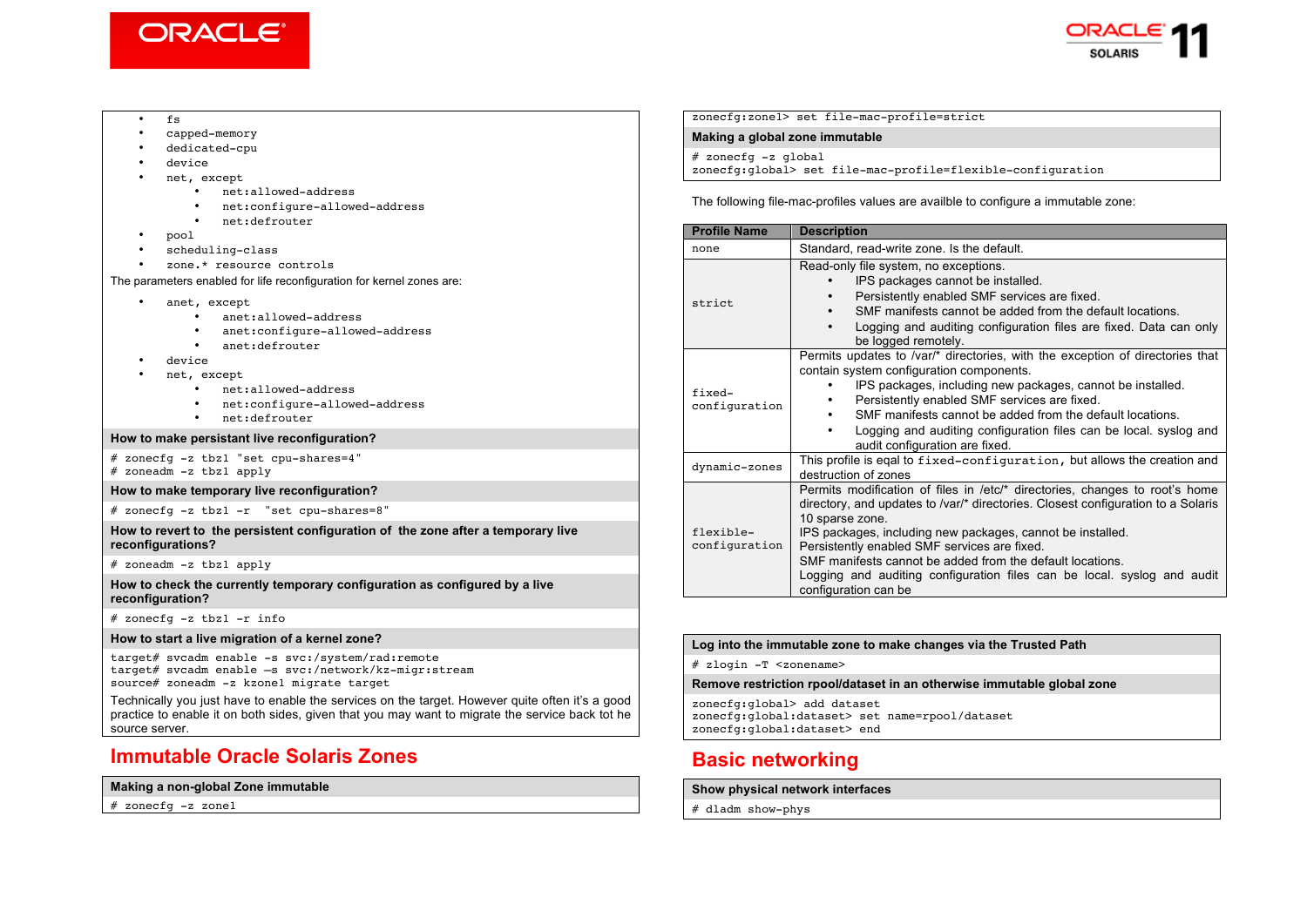



| al ethernet ports                                                                                | # dladm create-vnic -1 stub0 vnic1                                                                                                                                                                                                                                                                         |  |
|--------------------------------------------------------------------------------------------------|------------------------------------------------------------------------------------------------------------------------------------------------------------------------------------------------------------------------------------------------------------------------------------------------------------|--|
|                                                                                                  | Reduce the bandwidth of the virtual network interface vnic0 to 100Mbps                                                                                                                                                                                                                                     |  |
|                                                                                                  | # dladm set-linkprop -p maxbw=100 vnic0                                                                                                                                                                                                                                                                    |  |
| et0                                                                                              | Restrict the bandwidth going to IP address 192.168.0.30 by creating a flow on virtual<br>network interface vnic0, then restrict its bandwidth to 50Mbps:                                                                                                                                                   |  |
|                                                                                                  | # flowadm add-flow -1 vnic0 -a remote ip=192.168.0.30 flow0<br># flowadm set-flowprop -p maxbw=50 flow0                                                                                                                                                                                                    |  |
|                                                                                                  | Restrict network traffic to TCP for local port 443 for network interface net0 to 75 Mbps                                                                                                                                                                                                                   |  |
|                                                                                                  | # flowadm add-flow -1 net0 -a transport=TCP, local port=433 flow1<br># flowadm set-flowprop -p maxbw=75 flow1                                                                                                                                                                                              |  |
|                                                                                                  | Activating Jumbo Frames (ethernet packets greater than 1500 bytes)                                                                                                                                                                                                                                         |  |
|                                                                                                  | # dladm set-linkprop -p mtu=9000 net0                                                                                                                                                                                                                                                                      |  |
|                                                                                                  | <b>Configure Link Aggregation:</b>                                                                                                                                                                                                                                                                         |  |
| bjects                                                                                           | # dladm create-aggr -1 net0 -1 net1 aggr0<br># ipadm create-ip aggr0                                                                                                                                                                                                                                       |  |
| ıp aqain                                                                                         | # ipadm create-addr -T static -a 10.1.1.2/24 aggr0/v4                                                                                                                                                                                                                                                      |  |
|                                                                                                  | <b>Configure VLANS:</b>                                                                                                                                                                                                                                                                                    |  |
| onfiguration:                                                                                    | # dladm create-vlan -1 net0 -v 100 administration1<br># dladm create-vlan -1 net0 -v 2 production1<br># ipadm create-ip administration1<br># ipadm create-ip production1<br># ipadm create-addr -T static -a 192.168.2.2/24 administration1/v4static                                                       |  |
| $1.10/24$ net $0/\text{addr1}$                                                                   | # ipadm create-addr -T static -a 192.168.1.2/24 production1/v4static                                                                                                                                                                                                                                       |  |
| IP interface:                                                                                    |                                                                                                                                                                                                                                                                                                            |  |
| 2.10/24 net0/addr2                                                                               | Configure an IPMP group:                                                                                                                                                                                                                                                                                   |  |
| วุนration:                                                                                       | # ipadm create-ip net0                                                                                                                                                                                                                                                                                     |  |
| net0/addr1                                                                                       | # ipadm create-ip net1<br># ipadm create-ip net2<br># ipadm create-ipmp ipmp0                                                                                                                                                                                                                              |  |
| ted IPv6 configuration:<br>onf net0/addrv6<br>over existing physical interface net0 with address | # ipadm add-ipmp -i net0 -i net1 -i net2 ipmp0<br># ipadm create-addr -T static -a $192.168.1.27/24$ ipmp0/v4<br># ipadm create-addr -T static -a 192.168.1.50/24 net0/test<br>$\#$ ipadm create-addr -T static -a 192.168.1.51/24 net1/test<br># ipadm create-addr -T static -a 192.168.1.52/24 net2/test |  |
|                                                                                                  | <b>Creating a LACP Trunk Aggregation</b>                                                                                                                                                                                                                                                                   |  |
| vnic0                                                                                            | # dladm create-aggr -L active -l net0 -l net1 aggr1                                                                                                                                                                                                                                                        |  |
| 68.0.80 vnic0/v4                                                                                 | Creating a Data Link Multi Pathing Aggregation                                                                                                                                                                                                                                                             |  |
|                                                                                                  | # dladm create-aggr -m dmlp -l net0 -l net1 aggr1                                                                                                                                                                                                                                                          |  |
| 68.1.1                                                                                           | How to configure Probing for DLMP aggregates with a failure detection time of 15 sec                                                                                                                                                                                                                       |  |
| ces over a virtual switch (without a physical network                                            | # dladm set-linkprop -p probe-ip=+ aggr1<br># dladm set-linkprop -p probe-fdt=15 aggr1                                                                                                                                                                                                                     |  |
| b0<br>vnic0                                                                                      | Enable IPv4 forwarding between two interfaces                                                                                                                                                                                                                                                              |  |

**Show state information of physical** 

# dladm show-ether

**Show datalinks**

# dladm show-link

**Show properties of the datalink net** 

# dladm show-linkprop net0

**Show IP interfaces**

# ipadm show-if

**Show properties of a IP interface**

# ipadm show-ifprop net0

**Show IP address objects**

# ipadm show-addr

**Show properties of a IP address of** 

# ipadm show-addrprop

**Putting an IP address down and u** 

# ipadm down-addr net0/v4 # ipadm up-addr net $0/\nu$ 4

**Create interface with static IPv4 configuration** 

# ipadm create-ip net0 # ipadm create-addr -a  $10.1$ .

#### Add an IP address to an existing

# ipadm create-addr -a  $10.1$ .

**Create interface with DHCP configuration** 

# ipadm create-ip net0  $#$  ipadm create-addr -T dhcp

#### **Create interface with auto-generation**

# ipadm create-ip net0  $#$  ipadm create-addr -T addrcom

**Create a virtual network interface 192.168.0.80**

 $#$  dladm create-vnic -l net0

# ipadm create-ip vnic0

# ipadm create-addr -a 192.1

**Set the default route**

# route  $-p$  add default 192.1

**Create two virtual network interfaces interface)**

# dladm create-etherstub stub  $#$  dladm create-vnic -1 stub0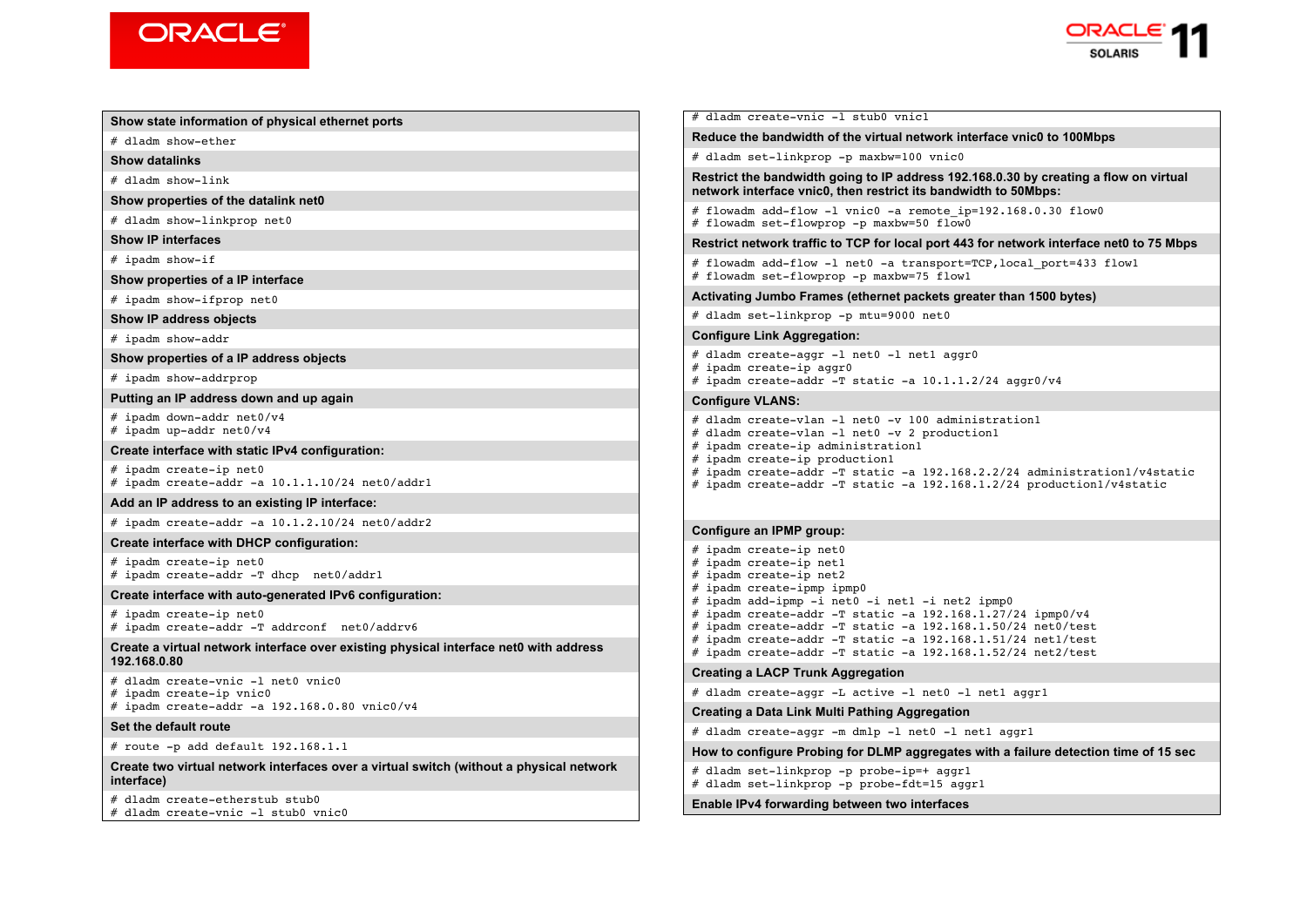



# routeadm -e ipv4-forwarding  $#$  routeadm  $=$ u

### **Disable IPv4 forwarding between two interfaces**

# routeadm -d ipv4-forwarding # routeadm -u

#### **How to configure an Virtual eXtensible LAN with the VNI 100 between two systems using the 10.254.1.0/24 network**

node1# dladm create-vxlan -p vni=100,interface=net0 vxlan1 node1# dladm create-vnic -l vxlan1 vnic1 node1# ipadm create-ip vnic1 node1# ipadm create-addr -a  $10.254.1.1/24$  vnic1/vxlan1 node2# dladm create-vxlan -p vni=100,interface=net0 vxlan1 node2# dladm create-vnic -l vxlan1 vnic1 node2# ipadm create-ip vnic1 node2# ipadm create-addr -a 10.254.1.2/24 vnic1/vxlan1

# **Advanced Networking - highly available loadbalancer**

In this example the Virtual Router Redundancy Protocol and the Integrated Loadbalancer features of Oracle Solaris are used to create an highly available loadbalancer. This longer example thus shows how to configure VRRP as well as the ILB feature, which could both used without the other.

| <b>Shorthand</b> | <b>System</b>  | <b>Use</b>                     | ΙP             |
|------------------|----------------|--------------------------------|----------------|
| ilb1             | Loadbalancer 1 | Outside interface              | 10.0.1.10/24   |
| ilb2             | Loadbalancer 2 | Outside interface              | 10.0.1.20/24   |
| ilb1/2           | Loadbalancer   | Virtual IP                     | 10.0.1.100/24  |
| ilb1             | Loadbalancer 1 | Inside interface               | 10.0.10.10/24  |
| ilb2             | Loadbalancer 2 | Inside Interface               | 10.0.10.20/24  |
| ilb1/2           | Loadbalancer   | <b>Virtual Default Gatewav</b> | 10.0.10.100/24 |
| rs1              | Real Server 1  | Single Interface               | 10.0.10.200/24 |
| rs2              | Real Server 2  | Single Interface               | 10.0.10.210/24 |

### **Preparing Webserver 1**

ws1# ipadm create-ip net0 ws1# ipadm create-addr -T static -a 10.0.10.200 net0/v4 ws1# route -p add default 10.0.10.100 ws1# svcadm enable apache22

### **Preparing Webserver 2**

ws2# ipadm create-ip net0 ws2# ipadm create-addr -T static -a 10.0.10.210 net0/v4  $ws2#$  route  $-p$  add default  $10.0.10.100$ ws2# svcadm enable apache22

#### **Installing prerequisites on both loadbalancers**

ilb1/ilb2# pkg install vrrp ilb1/ilb2# pkg install ilb

**Configuring VRRP on the first loadbalancer** ilb1# dladm create-aggr -m dlmp -l net0 -l net2 outside0 ilb1# dladm create-aggr -m dlmp -l net1 -l net3 inside1 ilb1# ipadm create-ip outside0 ilb1# ipadm create-ip inside1 ilb1# ipadm create-addr -T static -a 10.0.1.10/24 outside0/v4 ilb1# ipadm create-addr -T static -a 10.0.10.10/24 inside1/v4 ilb1# dladm create-vnic -m vrrp -V 2 -A inet -l inside1 vnic2 ilb1# dladm create-vnic -m vrrp -V 1 -A inet -l outside0 vnic1 ilb1# ipadm create-ip vnic1 ilb1# ipadm create-addr  $-T$  static  $-d$  -a  $10.0.1.100/24$  vnic1/lb1 ilb1# vrrpadm create-router -V 1 -A inet -l outside0 -p 255 vrrp1 ilb1# ipadm create-ip vnic2 ilb1# ipadm create-addr  $-T$  static -d -a  $10.0.10.100/24$  vnic2/lb1 ilb1# vrrpadm create-router -V 2 -A inet -l inside1 -p 255 vrrp2 **Configuring VRRP on the second loadbalancer** ilb2# dladm create-aggr -m dlmp -l net0 -l net2 outside0 ilb2# dladm create-aggr -m dlmp -l net1 -l net3 inside1 ilb2# ipadm create-ip outside0 ilb2# ipadm create-ip inside1 ilb2# ipadm create-addr  $-T$  static -a  $10.0.1.20/24$  outside0/v4 ilb2# ipadm create-addr  $-T$  static  $-a$  10.0.10.20/24 inside1/v4 ilb2# dladm create-vnic -m vrrp -V 2 -A inet -l inside1 vnic2  $i1b2#$  dladm create-vnic -m vrrp  $-V$  1 -A inet -l outside0 vnic1 ilb2# ipadm create-ip vnic1  $i1b2#$  ipadm create-addr -T static -d -a  $10.0.1.100/24$  vnic1/1b1 ilb2# vrrpadm create-router -V 1 -A inet -l outside0 -p 100 vrrp1 ilb2# ipadm create-ip vnic2 ilb2# ipadm create-addr -T static -d -a 10.0.10.100/24 vnic2/lb1 ilb2# vrrpadm create-router -V 2 -A inet -l inside1 -p 100 vrrp2 **Configuring ILB on the first loadbalancer** ilb1# routeadm -u -e ipv4-forwarding ilb1# svcadm enable ilb  $i1b1# i1badm create-servergroup -s server=10.0.10.200.10.0.10.210$ servergroup1 ilb1# ilbadm create-rule -ep -i vip=10.0.1.100,port=80,protocol=tcp -m lbalg=roundrobin,type=HALF-NAT,pmask=32 -o servergroup=servergroup1 rule1

#### **Configuring ILB on the second loadbalancer**

ilb2# routeadm -u -e ipv4-forwarding ilb2# svcadm enable ilb  $i1b2# i1badm create-servergroup -s server=10.0.10.200.10.0.10.210$ servergroup1 ilb2# ilbadm create-rule -ep -i vip=10.0.1.100,port=80,protocol=tcp -m lbalg=roundrobin,type=HALF-NAT,pmask=32 -o servergroup=servergroup1 rule1

## **Compliance**

#### **List all compliance benchmarks available on the system**

# compliance list -b -v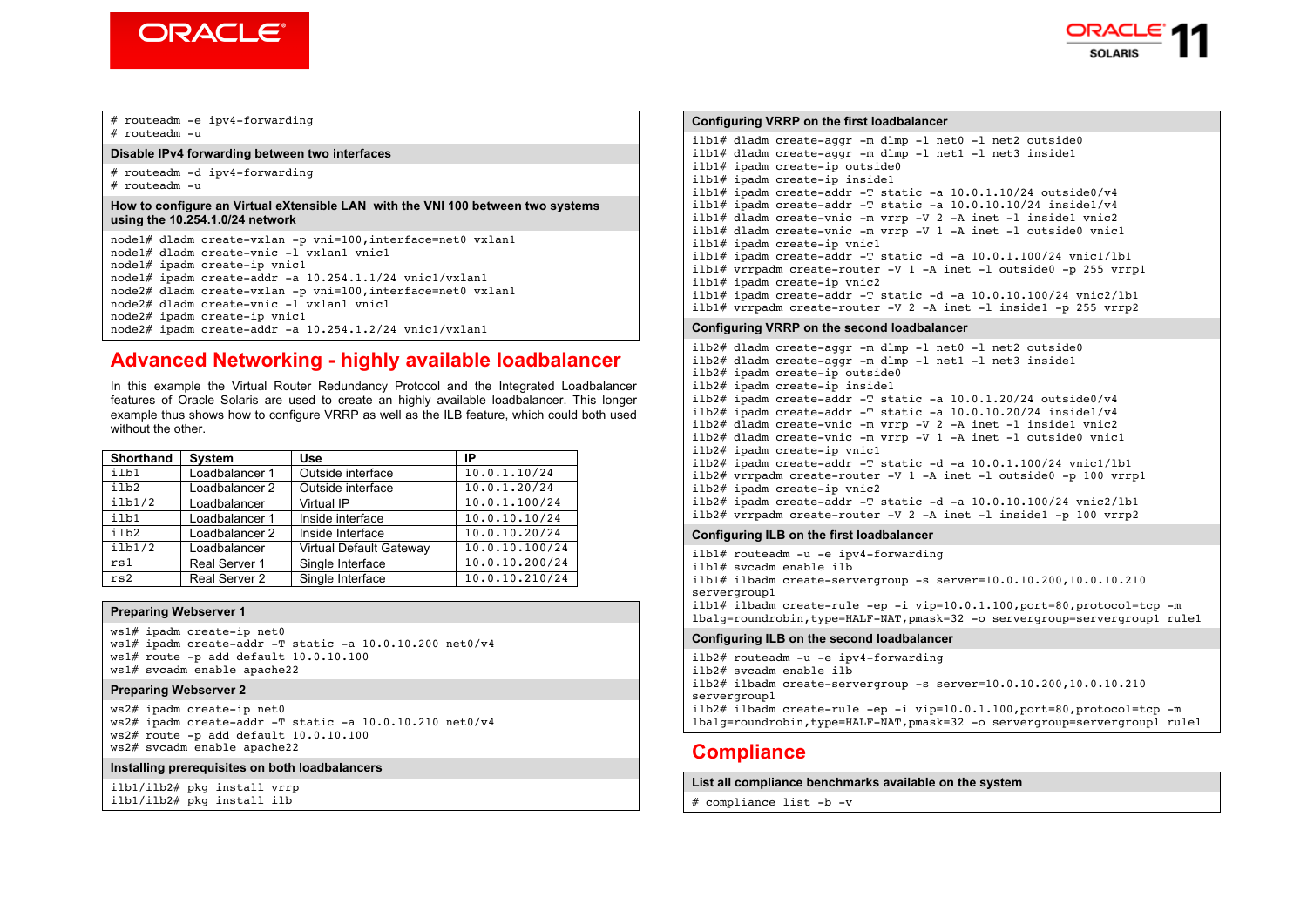



### **List all compliance benchmarks available on the system and their profiles**  # compliance list -b -p -v **Run a compliance assessment with the PCI-DSS benchmark** # compliance assess -b pci-dss **Run a compliance assessment with the ''Oracle Solaris Security Policy'' benchmark in the ''Recommended'' profile:** # compliance assess -b solaris -p Recommended **Show all assessment results available on the system** # compliance list -a **Create a compliance report from an assessment** # compliance report -a pci-dss.Solaris\_PCI-DSS.2015-04-03,11:01 **How to taylor a compliance assessment to your needs?** root@solaris:~# compliance tailor -t c0t0d0s0basic \*\*\* compliance tailor: Can't load tailoring 'c0t0d0s0basic': no existing tailoring: 'c0t0d0s0basic', initializing tailoring:c0t0d0s0basic> set benchmark=solaris **# Exclude all reports** tailoring:c0t0d0s0basic> exclude –a **# Either use interactive mode by using the pick command, to reenable some checks** tailoring:c0t0d0s0basic> pick **# or include them one-by-one** tailoring:c0t0d0s0basic> include OSC-53005 tailoring:c0t0d0s0basic> include OSC-16005 tailoring:c0t0d0s0basic> include OSC-35000 tailoring:c0t0d0s0basic> include OSC-46014 tailoring:c0t0d0s0basic> include OSC-01511 tailoring:c0t0d0s0basic> include OSC-04511 tailoring:c0t0d0s0basic> include OSC-75511 **# With both ways you have to commit the changes now** tailoring:c0t0d0s0basic> commit tailoring:c0t0d0s0basic> exit **How to use the tailored compliance assessment?** # compliance assess -t c0t0d0s0basic **Security Switch from SunSSH to OpenSSH and back**

| Since Solaris 11.3 it's possible to use OpenSSH instead of SunSSH. |        |  |  |        |                                             |
|--------------------------------------------------------------------|--------|--|--|--------|---------------------------------------------|
| # pkg install openssh                                              |        |  |  |        |                                             |
| # pkg mediator -a ssh                                              |        |  |  |        |                                             |
| MEDIATOR                                                           |        |  |  |        | VER. SRC. VERSION IMPL. SRC. IMPLEMENTATION |
| ssh                                                                | vendor |  |  | vendor | sunssh                                      |
| ssh                                                                | system |  |  | system | openssh                                     |

# pkg set-mediator -I openssh ssh and back # pkg set-mediator -I openssh ssh **Per-file authorized edit of administrative files: as root** # profiles -p "httpd.conf configure" profiles: httpd configure> set auths=solaris.admin.edit/etc/apache2/2.2/httpd.conf profiles: httpd.conf configure> set desc="Edit http configuration" profiles: httpd.conf configure> exit # usermod -P +"httpd.conf configure" <username> **as normal user <username>:**  # pfedit /etc/httpd.conf **Enabling logging of changes via pfedit in the audit log** profiles -p "httpd.conf configure" profiles: httpd.conf configure> add always audit=as profiles:httpd.conf configure> exit root@template:~# **Viewing the audit trail of the pfedit invocations** # auditreduce -c as | praudit **Check in which packages a given CVE-ID has been fixed** # pkg search :CVE-2015-0397: **Check what CVE-ID has been fixed in a Critical Patch Update (2015.4 in this example)** # pkg search -r info.cve: | grep "2015.4" | tr -s " " | cut -d " " -f 3 **Check if a fix for a given CVE-ID has been installed** # pkg search -l CVE-2015-0397 **How tomake a port above 1023 a privileged port?** # ipadm set-prop -p extra\_priv\_ports+=10025 tcp **How to lock down a service with Oracle Solaris Extended Policies?** Lets assume that you have a service listening to port 10025, you just made this port a privileged on to prevent a normal user to start a fake service on 10025. die FRMI of the service is svc:/application/crcaserv. It's started via /lib/svc/method/creditcardservice. You know that it just writes in /var/CrCaServ/data and /var/CrCaServ/tmp. It runs as user ccserv and group ccserv. # ipadm set-prop -p extra\_priv\_ports+=10025 tcp # profiles -p "CrCaServ Profile" CrCaServ Profile> set desc="Jailing in creditcardservice" CrCaServ Profile> add cmd=/lib/svc/method/creditcardservice CrCaServ Profile:creditcardservice> set privs=basic CrCaServ Profile:creditcardservice> add privs={net\_privaddr}:10025/tcp CrCaServ Profile:creditcardservice> add privs={file\_write}:/var/CrCaServ/data/\*

CrCaServ Profile:creditcardservice> add privs={file\_write}:/var/CrCaServy/tmp/\* CrCaServ Profile:creditcardservice> end

CrCaServ Profile> set uid=ccserv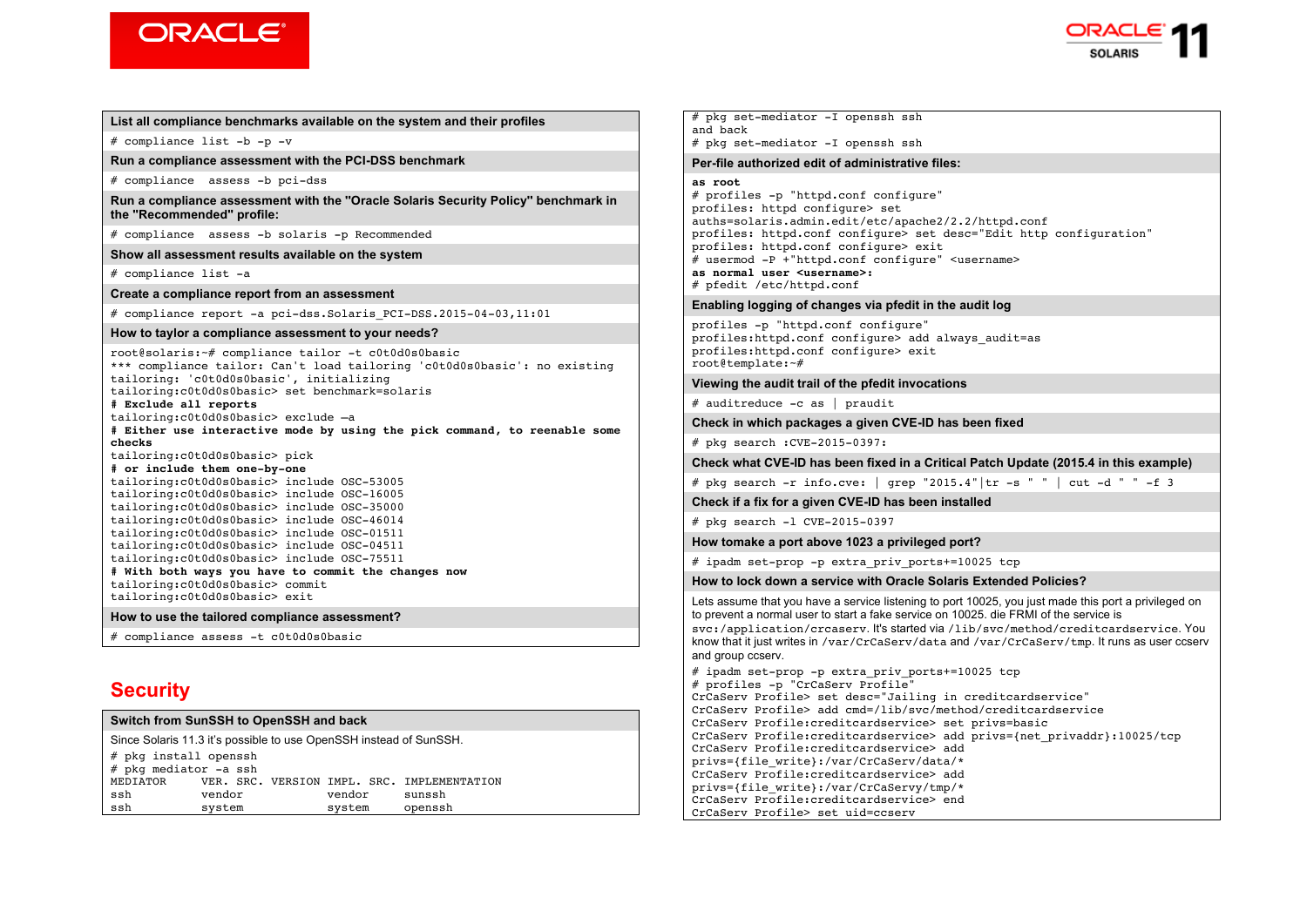



### CrCaServ Profile> set gid=mysql

# svccfg -s svc:/application/crcaserv:default svc:/application/crcaserv:default> setprop method\_context/profile="CrCaServ Profile" svc:/application/crcaserv:default> setprop method\_context/use\_profile=true svc:/application/crcaserv:default> refresh svc:/application/crcaserv:default> exit

#### **How to do packet filtering in Solaris 11?**

Solaris has a packet filtering functionality for several versions now. For Solaris 10 and 11 you can use the Ipfilter (IPF) mechanism. In Solaris 11.3 however a new mechanism was introduced. It's based on the OpenBSD 5.5 Packet Filter (PF). In Solaris 11.3 you can use both mechanisms. As indicated by the "End-of-feature" list, IPF will not be available in future Solaris versions. Please keep in mind that IPF and PF are mutually exclusive. IPF will not start with PF enabled and vice versa. So disable one before you enable th other.

#### Differences between IPF and PF are documented at https://docs.oracle.com/cd/E53394\_01/html/E54829/pfovw-intr.html

#### **How to enable packet filtering with ipfilter (IPF) ?**

# svcadm enable network/ipfilter

#### **How to configure IPF?**

# svccfq -s ipfilter:default setprop firewall config default/policy = astring: "custom" # svccfg -s ipfilter:default setprop firewall\_config\_default/custom\_policy\_file = astring: "/etc/ipf/c0t0d0s0.ipf.conf" # cat < EOT >> /etc/ipf/c0t0d0s0.ipf.conf block in log all head 100 block out log all head 101 pass in quick on lo0 pass out quick on lo0 pass in quick on net0 proto tcp from any to  $192.168.1.202$  port = 22 keep  $stat$ e group 100 pass in quick on net0 proto tcp from any to 192.168.1.202 port = 80 keep  $stat$ e group 100 pass out quick proto tcp all flags S/SA keep state group 101 pass out quick proto udp all keep state group 101 pass out quick proto icmp all keep state group 101 **EOT** # svcadm refresh ipfilter

### **How to disable packet filtering with IPF?**

# svcadm disable network/ipfilter

#### **How to enable packet filtering with PF in Solaris 11.3?**

# pkg install network/firewall # svcadm enable network/firewall #Do not use pfctl -e

#### **How to configure Packet Filter (PF)?**

# pfconf

# svcadm refresh svc:/network/firewall:default

#### **How to disable PF?**

# svcadm disable network/firewall #Do not use pfctl -d

#### **How to view the current ruleset of PF loaded into the kernel?**

 $#$  pfctl  $-s$  rules

#### **How to enable IPsec?**

This example assumes that server1 is 192.168.1.200 and server2 is 192.168.1.202. We will use IKEv2 in the shared-secret mode.

#### On server1 configure:

server1# cat << EOT > /etc/inet/ike/ikev2.config ikesa\_lifetime\_secs 3600 ikesa\_xform { encr alg aes(256..256) auth alg sha384 dh group 20 } ikesa $\overline{x}$ form { encr alg aes(128..128) auth alg sha256 dh\_group 19 } { label "server1-server2" auth method preshared  $local$  addr  $192.168.1.200$  remote\_addr 192.168.1.202  $\overline{ }$ **EOT** server1# /usr/lib/inet/in.ikev2d -c # to check your file is correct server1# cat << EOT > /etc/inet/ike/ikev2.preshared { label "server1-server2" key "an obviously rather weak password. Choose wiser" } **EOT** server1# svcadm enable ipsec/ike:ikev2 server1# /usr/sbin/ipsecconf -c /etc/inet/ipsecinit.conf server1# svcadm refresh ipsec/policy:default On server2 configure: server2# echo "{laddr server2 raddr server1} ipsec {encr\_algs aes encr auth algs sha512 sa shared}" > /etc/inet/ipsecinit.conf server2# cat << EOT > /etc/inet/ike/ikev2.config ikesa\_lifetime\_secs 3600 ikesa<sup>-xform</sup> { encr alg aes(256..256) auth alg sha384 dh group 20 } ikesa xform { encr\_alg aes(128..128) auth alg sha256 dh\_group 19 } { label "server2-server1" auth\_method preshared local\_addr 192.168.1.202 remote\_addr 192.168.1.200 }  $EOP$ server2# /usr/lib/inet/in.ikev2d -c server2# cat << EOT > /etc/inet/ike/ikev2.preshared { label "server2-server1" key "an obviously rather weak password. Choose wiser" } **EOT** server2# svcadm enable ipsec/ike:ikev2 server2# /usr/sbin/ipsecconf -c /etc/inet/ipsecinit.conf server2# svcadm refresh ipsec/policy:default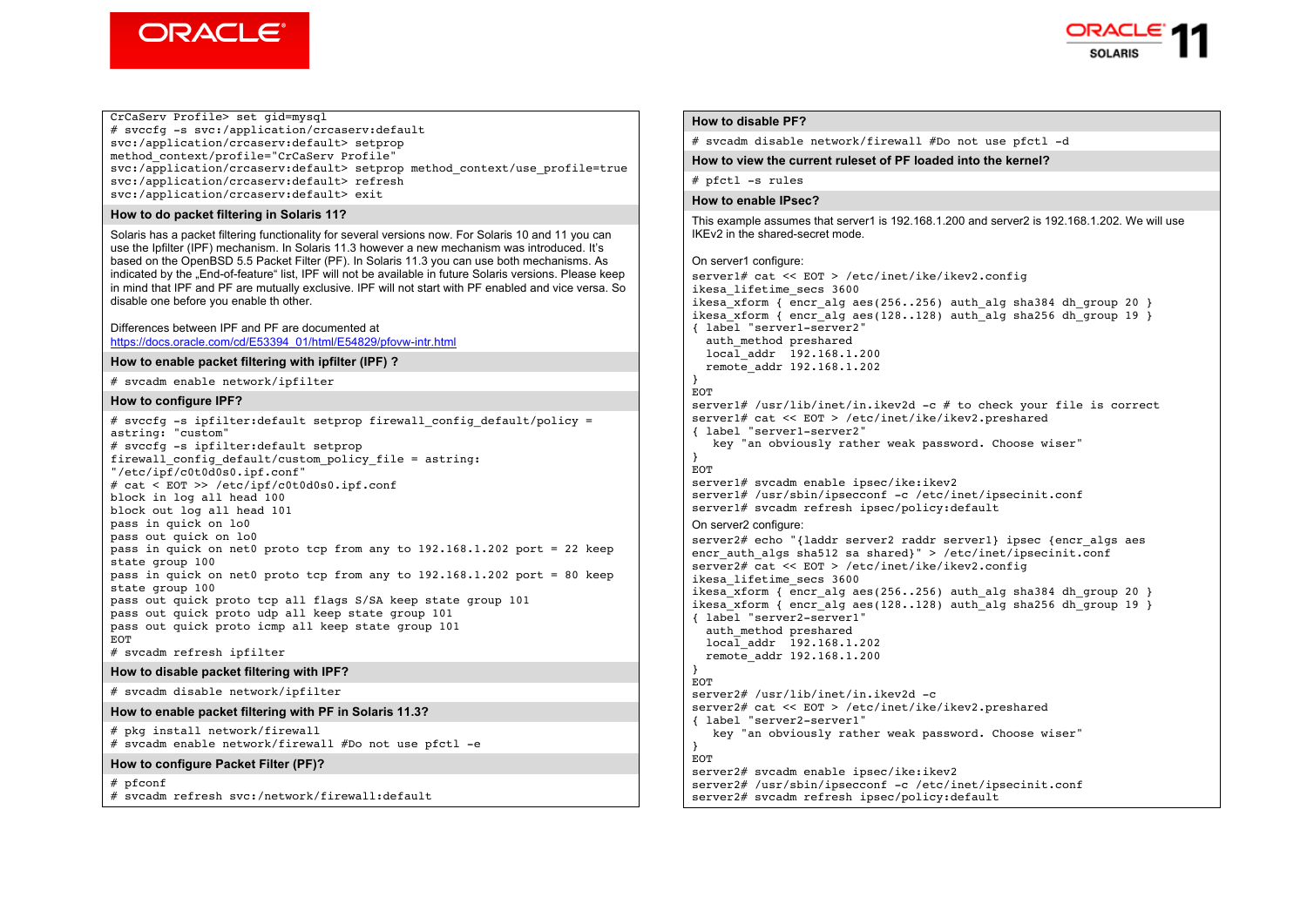**ORACLE®** 



### **Managing Oracle Solaris 11 Security Extensions**

Since Oracle Solaris 11 there is a command to manage security extensions in Solaris. The first to appear was the adress space layout randomization and it was the only one. Since Oracle Solaris 11.3 additional ones were introduced to Oracle Solaris.

| <b>Extension</b> | <b>Description</b>                                                                                                                                                                                                                                                                                                                                                                                                                                                                                                                                                               |
|------------------|----------------------------------------------------------------------------------------------------------------------------------------------------------------------------------------------------------------------------------------------------------------------------------------------------------------------------------------------------------------------------------------------------------------------------------------------------------------------------------------------------------------------------------------------------------------------------------|
| aslr             | Address Space Layout Randomization.<br>If enabled, the layout of the memory in the process is randomized. Thus attacks<br>based on assumptions on the location of code in the address space can't work<br>any longer because with each start the layout is different. However there are<br>valid, non-malicious computer programs that rely on the fact, that the layout is<br>always the same. Thus the default is that ASLR is only activated for files tagged<br>accordingly. There is no logging available for this security extension as there is no<br>event of violation. |
| nxstack          | Non-executable Stack.<br>If enabled, the stack of the process is labeled as non-executable. So an attacker<br>can't try to inject code onto the stack in order to execute it there. As almost no<br>non-malicious code needs this capability, the default is to have an non-executable<br>stack for all programs.                                                                                                                                                                                                                                                                |
| nxheap           | Non-Executable Heap.<br>If enabled, the heap of the process is labeled as non-executable. So no code on<br>heap can be executed by the system and an attacker couldn't use it as a attack<br>vector. However there are classes of programs, that need this capability. For<br>example interpreters execute code on the heap. Thus the default is that nxheap is<br>only activated for files tagged accordingly.                                                                                                                                                                  |

The model defines which binaries will use a security extension. There are currently 3 possible selections:

| <b>Model</b>     | <b>Description</b>                                                                             |
|------------------|------------------------------------------------------------------------------------------------|
| default          | The default as defined above.                                                                  |
| tagged-<br>files | Only files that contain a certain tag. This tag is in the ELF-header of the<br>binary.         |
| a11              | As the name suggests, all binaries are subject to the mechanisms of the<br>security extension. |

Some security extensions have the capability to log if a process tries something the security extension prevents. For example if it's tried to execute something on the stack, the nxstack security extension prevents this and logs it.

**Check the current state of configuration of the security extensions**

# sxadm get all

#### **Instruct the system to use ASLR for all binaries.**

# sxadm set model=all aslr

Revert setting for the ASLR security extension to the default behaviour

# sxadm set model=default aslr

#### **Disable ASLR**

# sxadm disable aslr

### **Enable ASLR**

# sxadm enable aslr

**Disable and enable logging for security extensions.**

# sxadm set log=disable nxstack

# sxadm set log=enable nxstack

#### **Check for security extension tags**

- # elfdump -d /usr/sbin/ping|grep "NXSTACK" #for the tag activating NXSTACK
- # elfdump -d /usr/sbin/ping|grep "NXHEAP" #for the tag activating NXHEAP
- # elfdump -d /usr/sbin/ping|grep "ASLR" #for the tag activating ASLR

## **Did You Know?**

Just because a binary is setuid root in Oracle Solaris 11, it doesn't mean that it is run as root. Oracle Solaris 11 has a feature called Forced Privileges. Most of the setuid root binaries of Oracle Solaris just add the nescessary privileges when executed to allow the proper run of the application without switching to user id root at all. For for information read Darren Moffats blog about it at https://blogs.oracle.com/darren/entry/when\_setuid\_root\_no\_longer.

## **Tasks and Projects**

Workloads seldomly consists just out of a single process, thus a convient way to lavel all processes of workloads is really useful. With such a label you could address all processes of workload in one step instead of repeating this step for each process. Tasks and projects are such facilities to label workloads. The predominant uses of Task and projects are accounting and (probably more important ) a way to group processes for resource control

| <b>Name</b> | <b>Description</b>                                                                                                                                                                                                                   |
|-------------|--------------------------------------------------------------------------------------------------------------------------------------------------------------------------------------------------------------------------------------|
| task        | Collects a group of processes into a set of of processes, to give you an entity that<br>you can manage or monitor as a whole. A new task is started, when you<br>Login<br>cron<br>٠<br>newtask<br>٠<br>setproject<br>٠<br>su         |
| project     | network-wide identifiers of workloads that are assigned by<br>Projects are<br>administrators. A user and group can be part of one or more projects. A user can<br>start tasks and thus processes in any project he or she is member. |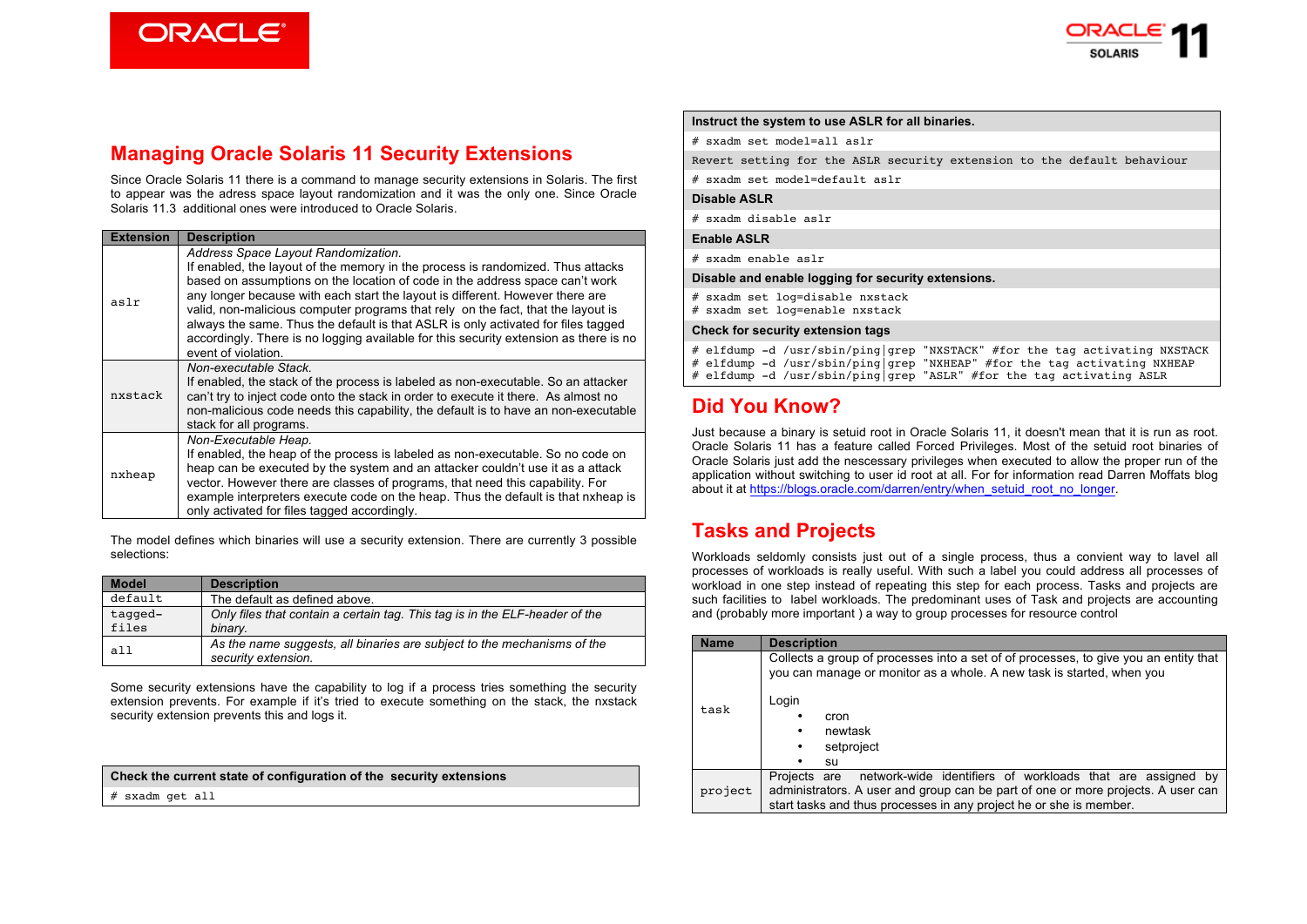



#### **Show all projects on your system**

# projects -l

**Create a project with the name "testproj" and the project id 4711 and assign the user jmoekamp to it**

# projadd -U jmoekamp -p 4711 testproj

**Create a project user.oracle that is the default project for the user oracle.**

# projadd user.oracle

**Delete a project**

# projdel testproj

**Check the project you are currently running in**

 $# id -p$ 

**Start a task in a different project**

# newtask -p testproj

**Assign process 5431 to a different project**

# newtask -p testproj -c 5431

#### **What are the default projects of a user**

The default project of a user is determined and assigned in the following order. First fullfilled condition exits the mechanism.

- The user has an project attribute in /etc/user\_attr. The value of this attributed is used as the default project
- If there is a project with the name user. <username of the user> it's the default project of the user
- If theres is a project with the name group.<groupname of the user > it's the default project of the user
- If there is a project default, it's simply used as the default project.

**Assign a project to a user (as in the first condition above)**

# usermod -K project=testproj jmoekamp

**Check the task id and the project of a running process**

# ps -ef -o pid,user,zone,project,taskid,args

### **Processors**

**Show processors in the system**

# psrinfo -v

**Free processors from interrupt processing**

 $#$  psradm  $-i$  1-7

**Put processors offline**

 $#$  psradm  $-f$  1-7

### **Put processors online again and reactivate interrupt processing**

 $#$  psradm  $-n$  1-7

**Looking up processor groups**

# pginfo

#### **Looking up locality groups**

Solaris organizes processors in locality groups in order to be able to schedule processes on processors as close as possible to resources needed by the process. # lgroupinfo

## **Processor sets and pools**

### **Create two processorpools and assign two zones to it** # pooladm –e # cat << EOT >> pools.configfile create pool testzone1pool create pset testzonelpset (uint pset.min = 2 ; uint pset.max = 2 ) associate pool testzone1pool (pset testzone1pset)

transfer to pset testzone1pset ( cpu 4 ; cpu 5 ) create pool testzone2pool create pset testzone2pset (uint pset.min =  $2$  ; uint pset.max =  $2$  ) associate pool testzone2pool (pset testzone2pset) transfer to pset testzone2pset ( cpu 6 ; cpu 7) **EOT** # poolcfg -d -f pools.configfile # zonecfg -z testzone1 zonecfg:testzone1> set pool=testzone1pool

# zonecfg -z testzone2

zonecfg:testzone2> set pool=testzone2pool

## **Binding processes to a CPU or a group of CPU**

A new feature in Oracle Solaris 11.2 is the capability to bind a process not just to one processor, but to multiple ones. Before that you could only bind a process to a single CPU. However keep in mind that Oracle Solaris is usually doing a pretty good job on putting processes on the best CPUs.

| <b>Binding</b> | <b>Description</b>                                                                                                                                                                                            |
|----------------|---------------------------------------------------------------------------------------------------------------------------------------------------------------------------------------------------------------|
| strong         | If you use the strong binding, a process will only run on the processors you<br>configure in the command. You use the $-b$ $-s$ options for this. It's the default.                                           |
| weak           | The scheduler will try to schedule in process on the configured processors,<br>however if this is not possible it will run them on different ones. You configure this<br>behaviour via the $-b$ $-w$ options. |
| negative       | The processor will not run on the mentioned processors. The nescessary options<br>are $-b$ $-n$ . This can combine this with either a strong or a weak binding.                                               |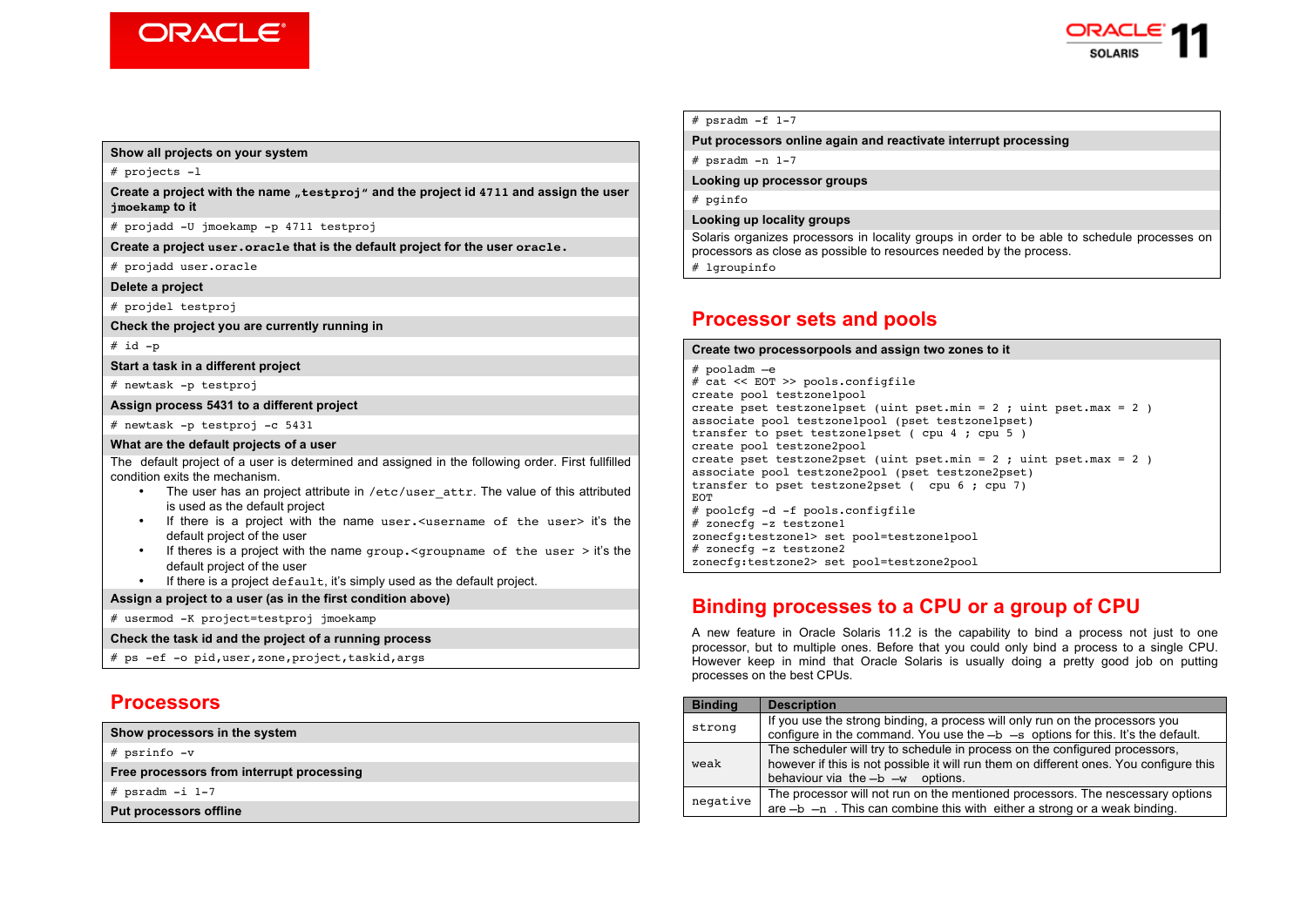



Technically you will see a strong or weak binding on all other processors except the ones mentioned in the command.

#### **Bind a process to a single CPU**

 $#$  pbind  $-b$   $-c$  3  $-i$  pid 1605

**Bind a single thread of a process to a CPU**

 $#$  pbind  $-b$   $-s$   $-c$   $1 - i$  pid  $48/2$ 

**Bind a process to multiple CPUs**

# pbind -b -c 3,2 -i pid 1605

### **Bind a process to a processor group**

 $#$  pbind  $-b$  -s -g 1 -i pid 48

**Bind a process to a locality group**

 $#$  pbind  $-b$  -s  $-1$  1  $-i$  pid 48

**Bind a process weakly to multiple CPUs**

# pbind -b -w -c 3,2 -i pid 1605

**Configure a negative strong binding of a process to a group of CPUs**

 $#$  pbind  $-b$   $-n$   $-w$   $-c$   $0$   $-i$  pid 160

**Bind all processes run by the user with the UID 100**

 $#$  pbind  $-b$   $-n$   $-w$   $-c$   $0$   $-i$  uid 100

**Create a project with multi-cpu binding for all processes running in this project and start a shell in it.**

# pooladm -e

# projadd -K project.mcb.cpus=1-3 -K project.mcb.flags=strong -K project.pool=pool\_default boundedproject  $#$  newtask  $-p$  boundedproject

**Check binding inforation for a process**

 $#$  pbind  $-a$  -i pid 1605

## **Scheduling**

**List the currently configured scheduling classes**

# dispadmin -l

**Check which scheduling classes are in use by currently running processes**

# ps -ef -o pid,class,pri,args

**Move a process into the realtime scheduling class**

# priocntl -c RT -s 1349

**Move a process into the scheduling class FX with a priority of 10 and a user priority** 

#### **limit of 20**

# priocntl -c FX -m 10 -p 20 -s 1349

## **Resource Management**

#### **Using the Fair Share Scheduler without processes.**

In this example I want to ensure that one process is getting 75\% of the compute power and another one is getting 25% in case CPU resources are a contended resource. The FSS scheduler ist based on the concept of shares: Let's assume i cut the total compute power to 200 shares, i have to assign 150 shares to the first process and 50 to the second. # dispadmin -d FSS

# reboot

# projmod -K "project.cpu-shares=(privileged,150,none)" importantproject # projmod -K "project.cpu-shares=(privileged,50,none)" unimportantproject

- # newtask -p importantproject /opt/bomb/cpuhog1.pl &
- # newtask -p unimportantproject /opt/bomb/cpuhog1.pl &

#### **How to create two zones using FSS to limit CPU consumption in case of resource contention?**

 $#$  zonecfg  $-z$  tzl zonecfg:tz1> create create: Using system default template 'SYSdefault' zonecfg:tz1> set zonepath=/export/zones/tz1 zonecfg:tz1> set autoboot=true zonecfg:tz1> set cpu-shares=150 zonecfg:tz1> verify zonecfg:tz1> commit zonecfg:tz1> exit root@aserver:~# zonecfg -z tz2 Use 'create' to begin configuring a new zone. zonecfg:tz2> create create: Using system default template 'SYSdefault' zonecfg:tz2> set zonepath=/export/zones/tz1 zonecfg:tz2> set autoboot=true zonecfg:tz2> set cpu-shares=50 zonecfg:tz2> verify zonecfg:tz2> commit zonecfg:tz2> exit

#### **Setting a number of resource controls for the project user.oracle**

```
# projmod -sK "project.max-shm-memory=(privileged,64G,deny)" user.oracle 
# projmod -sK "process.max-sem-nsems=(priv,4096,deny)" user.oracle 
# projmod -sK "project.max-shm-ids=(priv,1024,deny)" user.oracle
# projmod -sK "project.max-sem-ids=(priv,1024,deny)" user.oracle 
Allow 10 processes per task in project class2005
# projmod -K "task.max-lwps=(privileged,10,deny)" class2005
What are the available resource controls?
```
# man resource\_controls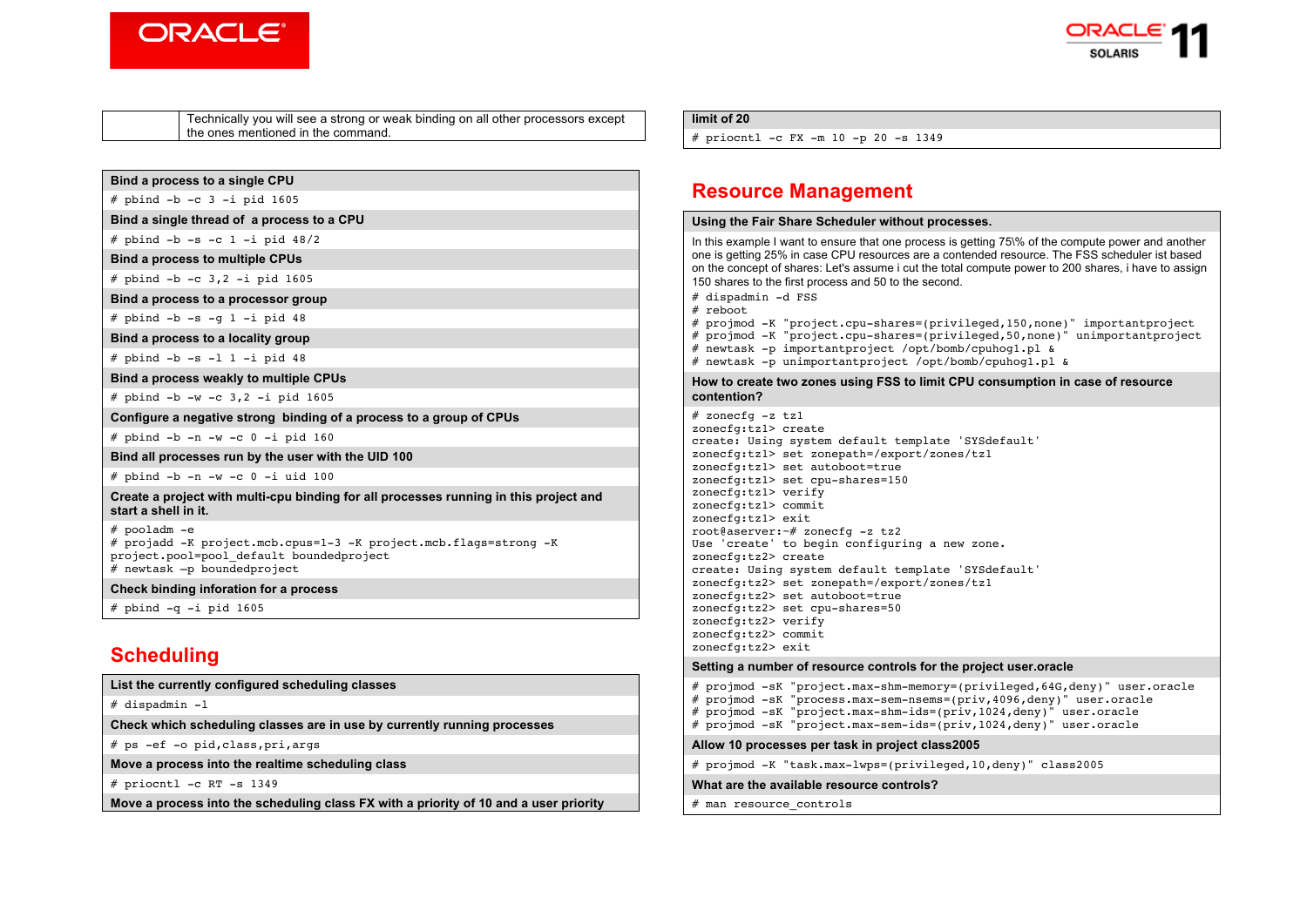



### **Assign the processes of a SMF service to a project**

# svccfg -s ssh setprop start/project = astring: testproj

## **Observability**

| How to install top on a Solaris system?                                                                                                       |
|-----------------------------------------------------------------------------------------------------------------------------------------------|
| You don't need it. Really. Solaris has a top on steroids.                                                                                     |
| What should I use instead of top?                                                                                                             |
| $#$ prstat $-mL$                                                                                                                              |
| But I really want my top!                                                                                                                     |
| Okay, okay  (in Solaris 11.2 it's installed by default anyway depending what "cluster" you are<br>installing)<br># pkg install diagnostic/top |
| What is the content of the environment variables of a process?                                                                                |
| # pargs -e <pid></pid>                                                                                                                        |
| Which arguments were used to start a process?                                                                                                 |
| # pargs <pid></pid>                                                                                                                           |
| Print the command that started a process ready to paste into a shell                                                                          |
| $#$ pargs $-1$ <pid></pid>                                                                                                                    |
| <b>Get per-partition IO statistics</b>                                                                                                        |
| # iostat -mxPzn 1                                                                                                                             |
| <b>Report TCP statistics</b>                                                                                                                  |
| # tcpstat $-T$ tcp $-c$ 1                                                                                                                     |
| <b>Report UDP statistics</b>                                                                                                                  |
| $#$ tcpstat -T udp -c 1                                                                                                                       |
| What user and process is using a port?                                                                                                        |
| # netstat -aun                                                                                                                                |

# **Unified Archives**

| Creating an unified archive                                         |  |  |
|---------------------------------------------------------------------|--|--|
| # archiveadm create /archivepool/aserver.uar                        |  |  |
| Creating an Unified Archive for recovery purposes                   |  |  |
| # archiveadm create -r /archivepool/aserver.uar                     |  |  |
| Creating an Unified Archive from a single zone of the source system |  |  |

|                                                                                                                                                                                                                                                                                                                                                                                                                                                                                                                  | # archiveadm create -z tserver /archivepool/tserver.uar                                                                                                                                                                                                                                                                                                                                                               |
|------------------------------------------------------------------------------------------------------------------------------------------------------------------------------------------------------------------------------------------------------------------------------------------------------------------------------------------------------------------------------------------------------------------------------------------------------------------------------------------------------------------|-----------------------------------------------------------------------------------------------------------------------------------------------------------------------------------------------------------------------------------------------------------------------------------------------------------------------------------------------------------------------------------------------------------------------|
|                                                                                                                                                                                                                                                                                                                                                                                                                                                                                                                  | Looking what's inside an Unified Archive (basic information)                                                                                                                                                                                                                                                                                                                                                          |
|                                                                                                                                                                                                                                                                                                                                                                                                                                                                                                                  | # archiveadm info /archivepool/aserver.uar                                                                                                                                                                                                                                                                                                                                                                            |
| deployable systems, etc)                                                                                                                                                                                                                                                                                                                                                                                                                                                                                         | Looking what's inside an Unified Archive (origin, deployable systems, size of                                                                                                                                                                                                                                                                                                                                         |
|                                                                                                                                                                                                                                                                                                                                                                                                                                                                                                                  | # archiveadm info -v /archivepool/aserver.uar                                                                                                                                                                                                                                                                                                                                                                         |
|                                                                                                                                                                                                                                                                                                                                                                                                                                                                                                                  | Looking up the storage configuration of the origin system of an Unified Archive                                                                                                                                                                                                                                                                                                                                       |
|                                                                                                                                                                                                                                                                                                                                                                                                                                                                                                                  | # archiveadm info --target /export/aserver.uar                                                                                                                                                                                                                                                                                                                                                                        |
|                                                                                                                                                                                                                                                                                                                                                                                                                                                                                                                  | Installing a single zone from a Unified Archive                                                                                                                                                                                                                                                                                                                                                                       |
|                                                                                                                                                                                                                                                                                                                                                                                                                                                                                                                  | # zonecfq -z iserver create -a /archivepool/aserver.uar -z bserver<br># zoneadm -z iserver install -a /archivepool/aserver.uar -z bserver                                                                                                                                                                                                                                                                             |
|                                                                                                                                                                                                                                                                                                                                                                                                                                                                                                                  | How to use an Unified archive in a AI manifest                                                                                                                                                                                                                                                                                                                                                                        |
| > <auto install=""><br/>&gt;<br/>&gt;<br/><math>logical</math><br/>&gt;<br/>&gt;<br/><math>\langle</math>/zpool&gt;<br/><math>\geq</math><br/><math>\langle</math>logical&gt;<br/><math>\, &gt; \,</math><br/><math>&lt;</math>/target&gt;<br/>&gt;<br/><math>\geq</math><br/><source/><br/><math>\, &gt; \,</math><br/><math>\geq</math><br/><math>\langle</math>/file&gt;<br/><math>\geq</math><br/><math>\langle</math>/source&gt;<br/><math>\geq</math><br/><math>\,&gt;</math><br/><math>\geq</math></auto> | # cat << EOT > /root/uar ai.manifest<br>> auto install SYSTEM "file:///usr/share/install/ai.dtd.1"<br><ai instance="" name="archive0"><br/><target name="desired"><br/><zpool is="" name="rpool" root="true"><br/><software type="ARCHIVE"><br/><file uri="http://example-ai.example.com/recovery.uar"><br/><software action="install" data=""><br/><name>*</name></software></file></software></zpool></target></ai> |

# **Miscellaneous**

service\_092910

### **How to switch to rsyslog?**

- # pkg install rsyslog
- # svcadm disable svc:/system/system-log:default
- # svcadm enable svc:/system/system-log:rsyslog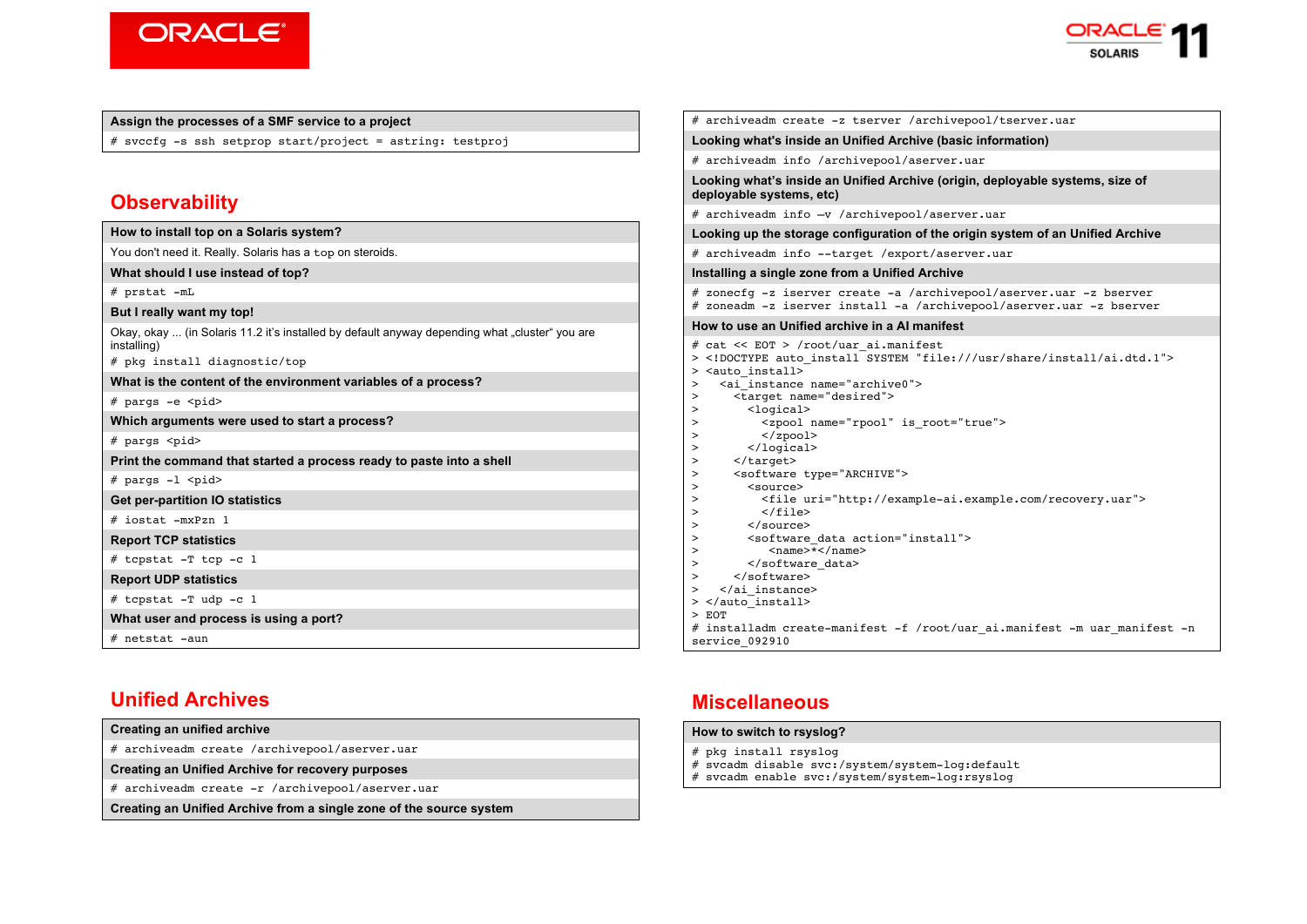



## **Did You Know?**

There are a quite a lot free and open source software (FOSS) packages for evaluation purposes available in the "release" repository at http://pkg.oracle.com/solaris/release.

These packages provide customers with evaluation copies of new and updated versions of FOSS ahead of officially supported Oracle Solaris product releases. Please go to https://community.oracle.com/docs/DOC-917308 in order to learn more about how you can use this packages. You will find news about updates and new additions to this FOSS packages at https://blogs.oracle.com/solarisfoss/ .

# **Oracle Solaris 11.3 Cheat Sheet Service Management Facility**

The Oracle Solaris Service Management Facility (SMF) is responsible for managing system and application services, replacing the legacy init scripting start-up mechanism common to other UNIX operating systems. SMF helps improves the availability of a system by ensuring that essential services run continuously even in the event of any software or hardware failures with an automatic restart capability. SMF is a part of the wider predictive self healing capability in Oracle Solaris. Another crucial component of this is the Fault Management Architecture (FMA), responsible for reporting and isolating failed hardware components.

## **Understanding the SMF Fault Managed Resource Indicator (FMRI)**

Each SMF managed service instance is identified by an FMRI, that an administrator can use to enable or disable the service, find out information about, or modify configuration properties related to that service. For example, the file system automounter service identified by svc:/system/filesystem/autofs:default can be dissected as in the following table.

| <b>FMRI</b> segment | <b>Description</b> |  |
|---------------------|--------------------|--|
| svc:                | <b>FMRI</b> scheme |  |
| system/filesystem   | Service category   |  |
| autofs              | Service name       |  |
| default             | Service instance   |  |

Many SMF commands allow FMRI abbreviations by specifying the instance name, or any of the trailing portion of the service name, assuming it is unique on the system. For example, administrators could also refer to the above service as filesystem/autofs:default, autofs:default, and autofs. We will deliberately use multiple abbreviations in this cheat sheet.

## **Enabling, disabling and restarting services**

- **Enable service svc:/network/smtp:sendmail**
- # svcadm enable smtp:sendmail
- **Disable service svc:/network/telnet:default**
- # svcadm disable telnet
- **Restart service svc:/network/httpd:apache22**
- # svcadm apache22 restart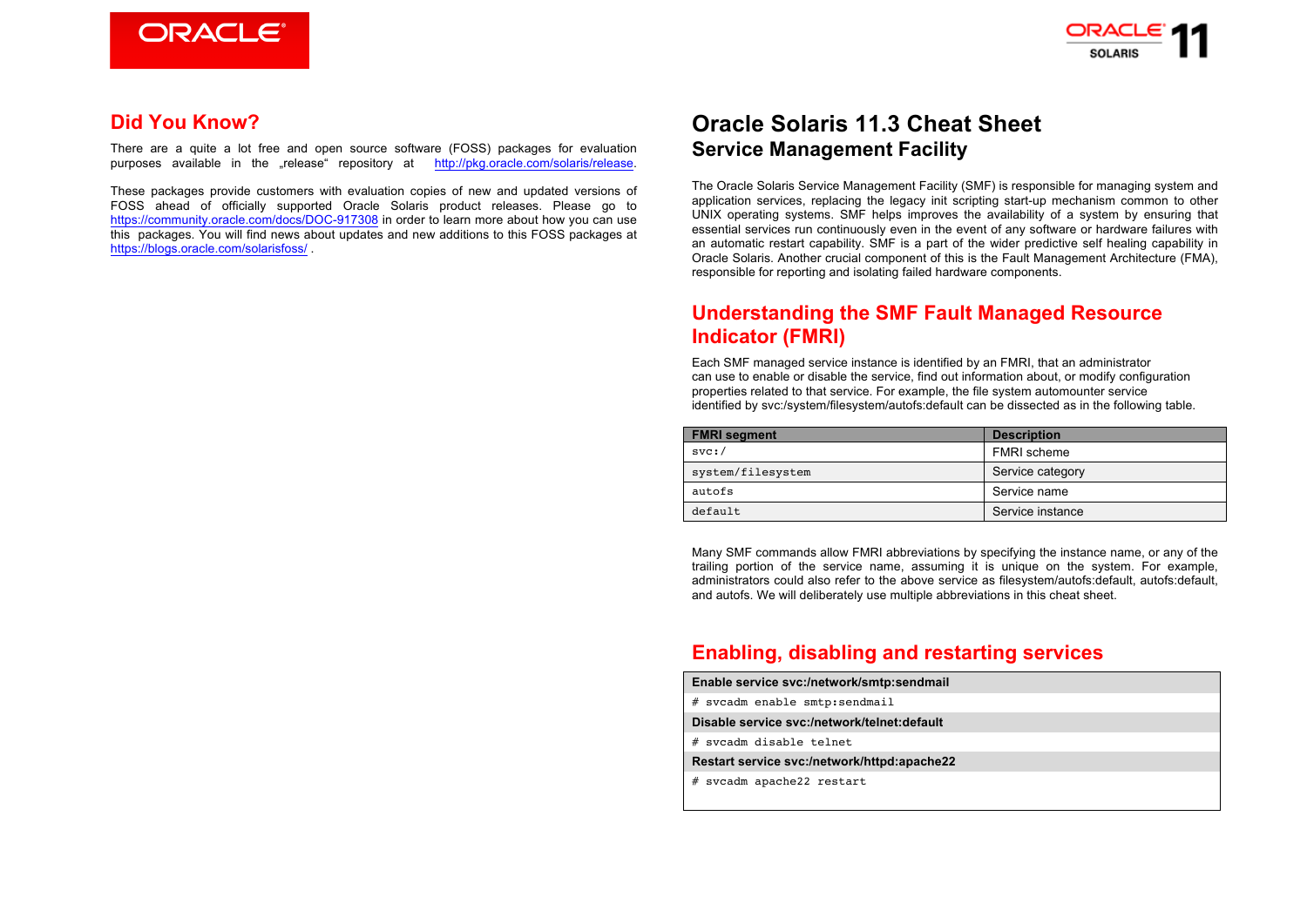



# **List information about services**

**Show all enabled services (including temporarily disabled services)**

| ÷<br>Ξ,<br>u e |  |
|----------------|--|
|                |  |

**Show all enabled and disabled services:**

 $#$  svcs  $-a$ 

**List detailed information about svc:/system/zones:default**

# svcs -l zones:default

**List processes associated with svc:/network/netcfg:default**

# svcs -p network/netcfg

**Show why services that are enabled but are not running (or preventing other services from running)**

 $#$  svcs  $-xy$ 

**Display all services which depend on the svc:/network/ssh:default service**

# svcs -D network/ssh

**List all services svc:/network/ssh:default depends on**

# svcs -d network/ssh

**Show the location of the SMF logfile of network/ssh**

# svcs -L network/ssh

**Show the content of the SMF logfile of network/ssh**

# svcs -Lv network/ssh

# **Configuration Layers in the SMF Repository**

Service configuration is defined in a number of layers within the SMF configuration repository that helps preserve any local administrative customizations during system upgrade, particularly when the underlying vendor provided default configuration changes. A service property could have different values at different layers of the repository. A simple priority mechanism is used to determine which value is used by the service.

| <b>Configuration Layer</b> | <b>Description</b>                                                                 |
|----------------------------|------------------------------------------------------------------------------------|
| manifest                   | Values provided as part of SMF manifests located in<br>/lib/svc/manifest/          |
| system-profile             | Values provided as part of SMF profiles located in<br>/etc/svc/profile/generic.xml |
| site-profile               | Values provided as part of SMF profile located in<br>/etc/svc/profile/site/        |
| admin                      | Values provided by interactive use of SMF commands or libraries                    |

# **List Service Property Configuration**

Service configuration can be listed using two different commands, svcprop and svccfg, and can be used interchangeably.

**List all properties (including inherited properties) of the service instance svc:/network/ssh:default**

# svcprop ssh:default

**List properties specific to the service instance svc:/network/ssh:default:**

# svcprop -c ssh:default

**List firewall\_context/ipf\_method property of the service instance**

# svcprop -p firewall context/ipf method ssh:default

**List all properties within the** firewall\_context **property group of the service instance**  svc:/network/ssh:default

# svcprop -p firewall\_context svc:/network/ssh:default

**Interactively display the** general/enabled **property for the service**  svc:/network/ssh:default

 $#$  svecfg svc:> select ssh:default svc:/network/ssh:default> listprop general/enabled svc:/network/ssh:default> exit

# **Set service property configuration**

**Configure the config/nodename property on the svc:/system/identity:node service instance:**

# svccfg svc:>select identity:node svc:/system/identity:node> setprop config/nodename = "myhost" svc:/system/identity:node> refresh svc:/system/identity:node> exit

**Configure the config/nameserver property on the svc:/network/dns/client service with two IP addresses:**

# svccfg -s dns/client svc:/network/dns/client> setprop config/nameserver = ("192.168.0.1" "10.0.0.4") svc:/network/dns/client> refresh

**List all configuration changes (on all layers) to svc:/system/nameservice/switch:default:**

# svccfg -s switch:default listcust -L

**Delete an administrative customization to the config/nameserver property in the svc:/network/dns/client service:**

# svccfg -s dns/client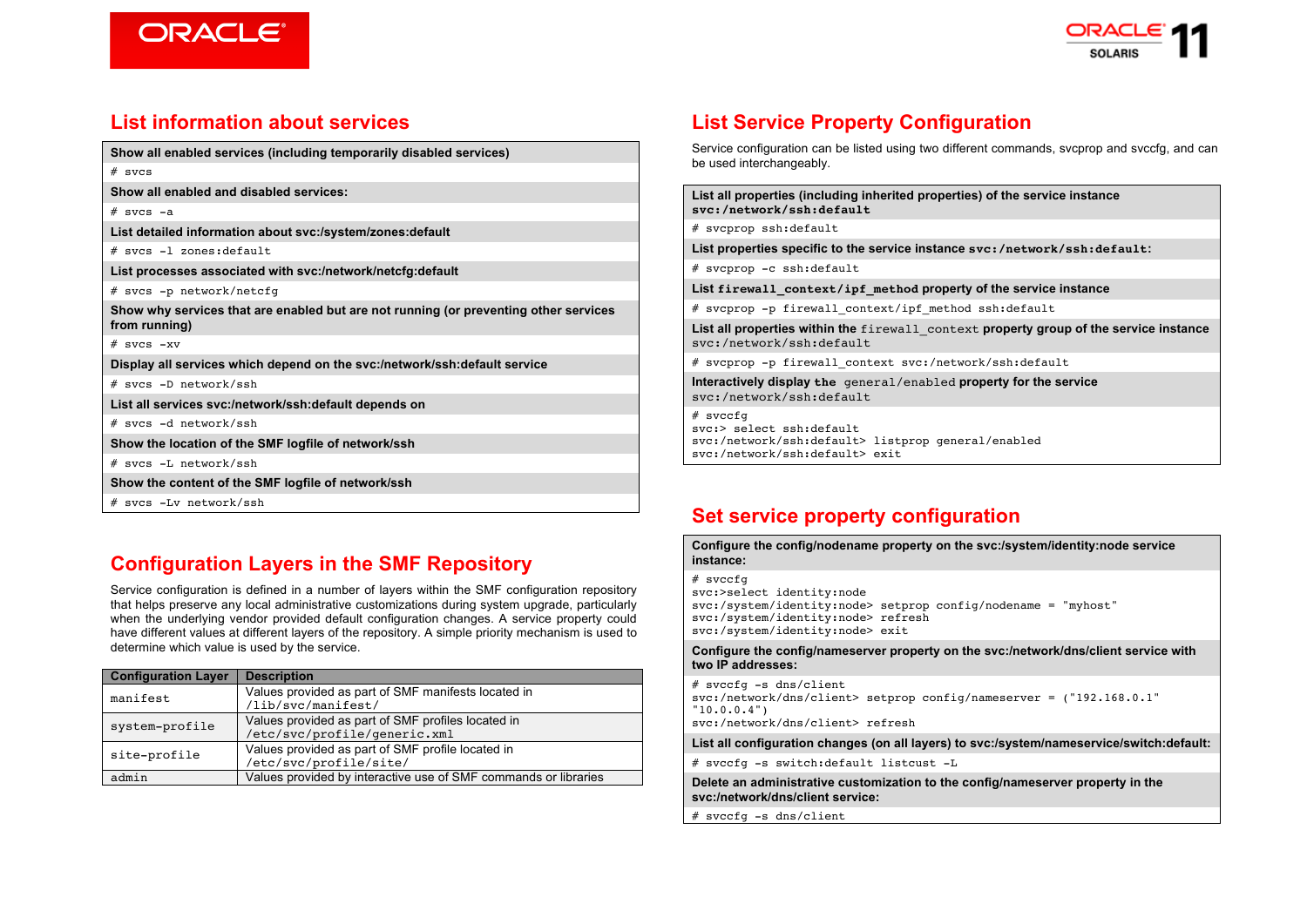



#### svc:/network/dns/client> delcust config/nameserver svc:/network/dns/client> refresh

#### **Delete the config/nameserver property from the svc:/network/dns/ client service (and thus masking it):**

# svccfg -s dns/client # svc:/network/dns/client> delprop config/nameserver

#### **Extract an SMF system profile in order to apply configuration to other systems**

# svccfg extract -a > system-profile.xml

#### **Apply an SMF system profile to a system**

# cp system-profile.xml /etc/svc/profile/site # svcadm restart manifest-import

## **Notifications**

**Configure email notifications for all services that drop from online to maintenance state:**

# svccfg setnotify -g from-online,to-maintenance mailto:junior

**Show all service state notifications, that are configured on a system:**

 $#$  svcs  $-n$ 

## **Service Models**

| <b>FRMI</b> | Legacyfile                                                                                                      |  |
|-------------|-----------------------------------------------------------------------------------------------------------------|--|
| contract    | The processes are monitored by the contract file system. As soon as a certain                                   |  |
|             | contract event is reported, the SMF restarts the service                                                        |  |
| daemon      | Synonym for contract                                                                                            |  |
| child       | As soon as the method script terminates, it's restarted by SMF.                                                 |  |
| wait        | Synonym for child                                                                                               |  |
| transient   | The method script is executed once. After this it's not longer monitored by SMF.<br>Optimal for tuning scripts. |  |

## **Using svcbundle**

|  | Creating and installing a service for a transient service |
|--|-----------------------------------------------------------|
|--|-----------------------------------------------------------|

```
# svcbundle -i -s service-name=site/networktuning \
-s start-method=/lib/svc/method/networktuning
```
**Creating and installing an manifest for a daemon service**

```
# svcbundle -i -s service-name=site/ccprocessingdaemon \
-s start-method=/lib/svc/method/ccprocessingdaemon \
```
#### -s model=daemon

#### **Using svcbundle to Create an SMF System Profile**

```
svcbundle -0 nameserver-config.xml -s service-name=network/dns/client \
-s bundle-type=profile \
```
-s service-property="config:nameserver:net\_address:192.168.0.1"

#### **Using an SMF manifest created by svcbundle**

# cp ccproccessingdaemon.xml /etc/svc/profile/site # svcadm restart manifest-import

#### **Using the SMF System Profile**

# cp nameserver-config.xml /etc/svc/profile/site # svcadm restart manifest-import

#### **Converting a rc-script running in run level 2 into an SMF script**

# svcbundle -s service-name=narf -s rc-script=/etc/init.d/narf:2

## **SMF stencils**

#### **Basic configuration for an SMF stencil**

```
# svccfg -s /network/http:apache22
svc:/network/http:apache22> addpg virtualhosts_stencil configfile
> setprop virtualhosts stencil/path = astring:
"/etc/apache2/2.2/conf.d/vhost_smf.conf"
> setprop virtualhosts stencil\sqrt{s}tencil = astring: "vhost smf.conf"
> setprop virtualhosts stencil/mode = astring: "0444"
> setprop virtualhosts stencil/user = astring: "root"
> setprop virtualhosts stencil/group = astring: "sys"
> refresh
Basic configuration for an SMF stencil with static content
# cat << EOT > /lib/svc/stencils/vhost_smf.conf
> # Automatically generated ... do not edit
> EOT
# svcadm refresh svc:/network/http:apache22
SMF stencil with variables
# svccfg -s svc:/network/http:apache22 \
addpg vhost config application
# svccfg -s svc:/network/http:apache22 \
setprop vhost config/namevirtualhost = astring: "*:80"
# cat << EOT > /lib/svc/stencils/vhost_smf.conf
# Do not edit
NameVirtualHost $%{vhost_config/namevirtualhost}
# Do not edit
EOT
# svcadm refresh svc:/network/http:apache22
SMF stencils with repeating structures
root@master:~# cat << EOT > /lib/svc/stencils/vhost_smf.conf
```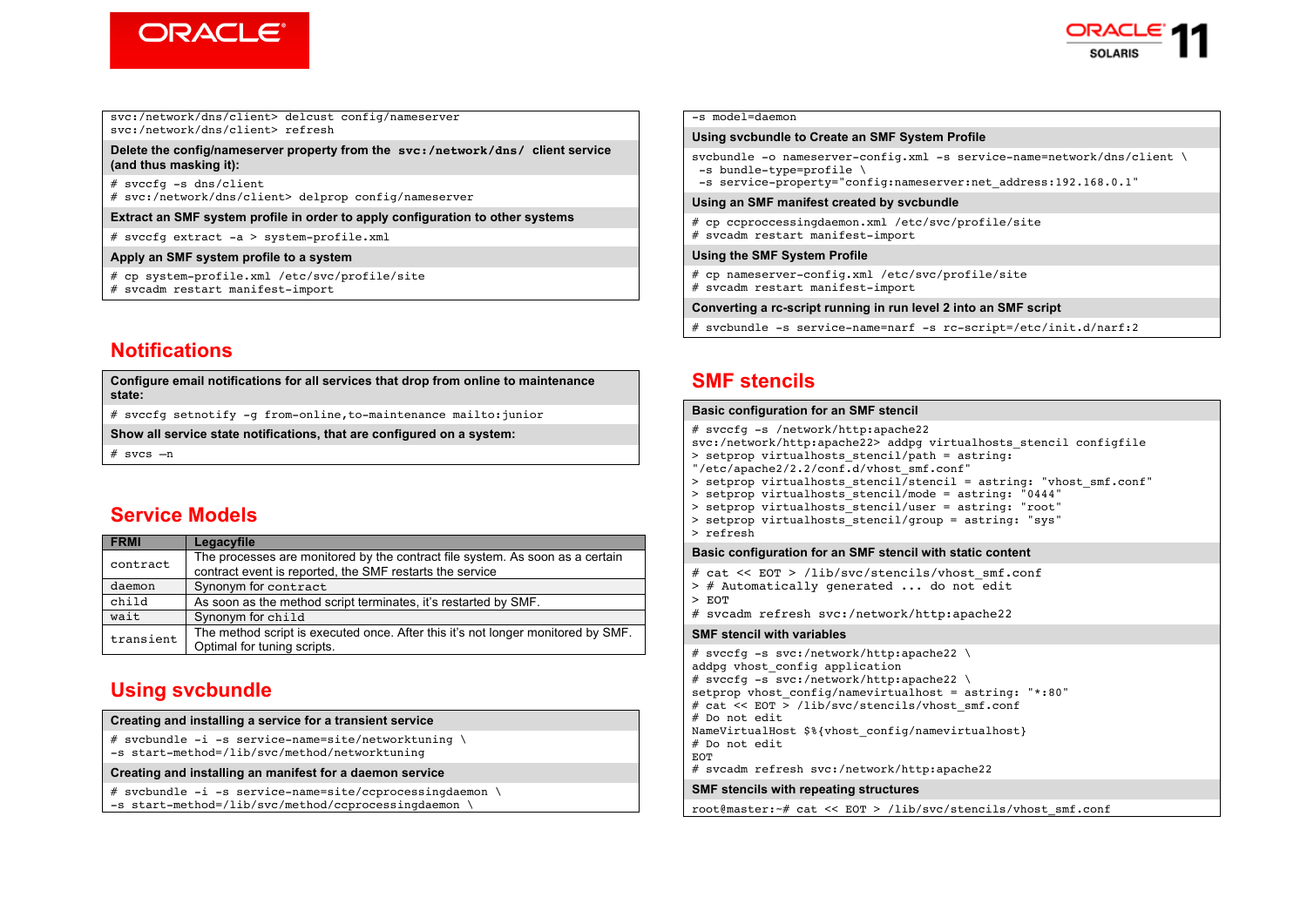



# Do not edit NameVirtualHost \$%{vhost config/namevirtualhost}  $$%/vhosts$  ([0-9]\*)/ { <VirtualHost \$%{vhost\_config/namevirtualhost}> ServerName \$%{vhosts \$%1/servername} ServerAlias \$%{vhosts \$%1/serveralias} DocumentRoot \$%{vhosts \$%1/documentroot} </VirtualHost> } # Do not edit EOT # svccfg -s apache22 addpg vhosts\_1 application # svccfq  $-s$  apache22 \ setprop vhosts  $1/$ serveralias = astring: 'c0t0d0s0.org' # svccfq  $-s$  apache22 \ setprop vhosts\_1/servername = astring: 'www.c0t0d0s0.org' # svccfq  $-s$  apache22 \ setprop vhosts\_1/documentroot = astring: '/var/www/c0t0d0s0.org' # svccfg -s apache22 addpg vhosts\_2 application # svccfq  $-s$  apache22 \ setprop vhosts 2/serveralias = astring: 'moellenkamp.org' # svccfq  $-$ s apache22 \ setprop vhosts\_2/servername = astring: 'www.moellenkamp.org' # svccfg  $-$ s apache22 \ setprop vhosts 2/documentroot = astring: '/var/www/moellenkamp.org' # svcadm refresh svc:/network/http:apache22

### **exec='/root/scripts/db\_check.sh' timeout\_seconds='0'>** <method\_context><method\_credential user='root' group='root' /></method\_context> </periodic\_method> </instance> <template> <common\_name><loctext xml:lang="C">Sample Periodic Service</loctext></common\_name> <description><loctext xml:lang="C">What this service does periodically.</loctext></description> </template> </service> </service\_bundle> # cp periodic.xml /lib/svc/manifest/site/ # svcadm restart manifest-import Please note that creation via svcbundle doesn't work in the SRUs of Solaris 11.3 available at the publication of the document. **Start the script /root/scripts/backup\_db.sh every day at 01:00 (via svcbundle)**

# svcbundle -i -s service-name=periodic/dbbackup -s startmethod=/root/backup\_db.sh -s interval=day -s hour=01 -s minute=00

# **Scheduled and periodic services in SMF**

This feature was introduced in Oracle Solaris 11.3 and allows you to define services which are executed repeatedly either periodical or at a scheduled time.

| <b>Type</b> | <b>Example</b>                                                                                                           |
|-------------|--------------------------------------------------------------------------------------------------------------------------|
| peridodic   | Execute this script to check the database every 10 minutes starting from now<br>respectively from the boot of the system |
| scheduled   | Execute this script to backup the database every Monday at 01:00                                                         |

| Start the script /root/scripts/check db.sh every 60 seconds (conventional method)                                                                                                                                                                                                |
|----------------------------------------------------------------------------------------------------------------------------------------------------------------------------------------------------------------------------------------------------------------------------------|
| # cat periodic.xml<br>$\leq$ ?xml version='1.0'?><br>service bundle<br SYSTEM '/usr/share/lib/xml/dtd/service bundle.dtd.1'><br><service bundle="" name="periodic/checkdb" type="manifest"><br/><service name="periodic/checkdb" type="service" version="1"></service></service> |
| <instance enabled="false" name="default"><br/><periodic <="" delay="5" jitter="5" method="" period="60" th=""></periodic></instance>                                                                                                                                             |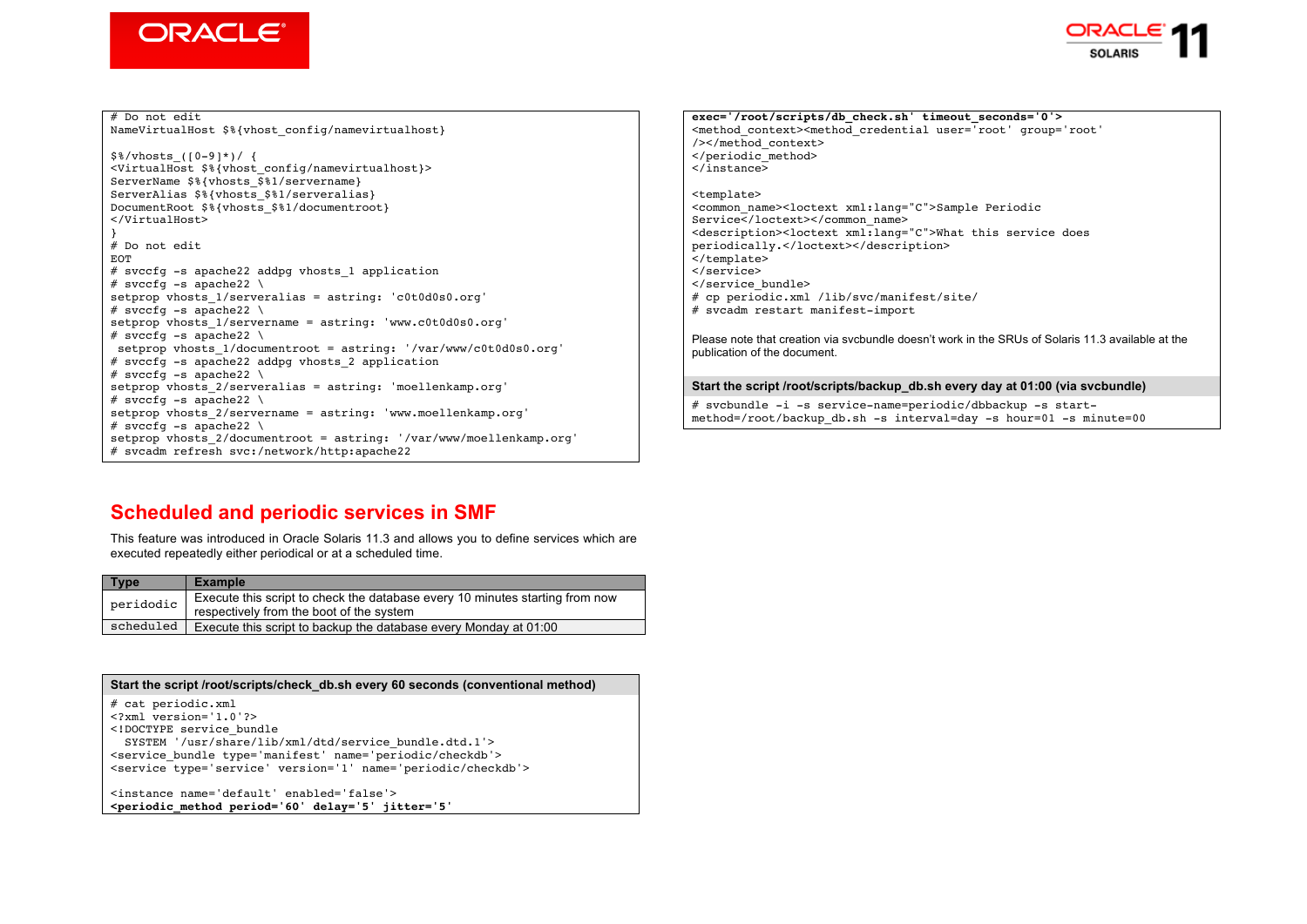**ORACLE** 



## **Oracle Solaris 11.3 Cheat Sheet Installation and Deployment**

Automated Installer (AI) is the new network based multi-client provisioning system in Oracle Solaris 11. AI provides hands-free installation of both SPARC and x86 systems by using an installation service that installs systems by leveraging software package repositories on the network.

### **Automated Installation**

#### **Creating an AI zone on an existing server specifying an x86 based DHCP client starting at address 192.168.3.100 with a total count of 20 addresses**

global# zonecfg -z instserv zonecfg:instserv> create zonecfg:instserver> set set zonepath=/export/zones/instserv zonecfg:instserver> set zonepath=/export/zones/instserv zonecfg:instserv> set autoboot=true zonecfg:instserv> select anet linkname=net0 zonecfg:instserv:anet> set lower-link=net0 zonecfg:instserv:anet> end zonecfg:instserv> add dataset zonecfg:instserv:dataset> name=rpool/ai/install zonecfg:instserv:dataset> set name=rpool/export/install zonecfg:instserv:dataset> set alias=install zonecfg:instserv:dataset> end zonecfg:instserv> verify zonecfg:instserv> commit zonecfg:instserv> exit global# zoneadm -z installserver install global# zoneadm -z installserver boot instserv# ipadm create-ip  $-a$  192.168.3.200 net0/v4 instserv# pkg install install/installadm instserv# mkdir /install/ai instserv# installadm create-service -n s11-i386 -d /install/ai  $instserv#$  installadm set-server  $-i$  192.168.3.100 -c 20 -m

#### **List all enabled services**

# installadm list

**List any installation manifests associated with the install services:**

# installadm list -m

**List any installation manifests associated with the install services:**

# installadm export -n s11-i386 -m orig default -o manifest.xml

**Import a manifest to be associated with the s11x86 service:**

# installadm update-manifest -n s11-i386 -m orig\_default -f ./manifest.xml

**Apply a criteria that all clients must have 4096MB memory or greater to the manifest manimaxi of s11x86 service:**

# installadm create-manifest -n s11-i386 -f ./bigmanifest.xml -m manimaxi

-c mem="4096-unbounded"

#### **AI integration with ISC DHCP server configured via:**

/etc/inet/dhcpd4.conf

**Zones can be installed thru the AI manifest, when system is installed (method 1)** 

<configuration type="zone" name="zone1" source="http://xyz/zone1/config.txt" />

**Zones can be installed thru the AI manifest, when system is installed (method 2)**

<configuration type="zone" name="zone1" source="file:///net/server/zone2/config.txt" />

**Specify an AI manifest for the Zone installation, to apply to either zone1 or zone2**

# installadm create-manifest -n s11 -f /tmp/zmanifest.xml -c zonename="zone1 zone2"

### **Define a system configuration profile for zone1**

# installadm create-profile -n s11 -f /tmp/zprofile1.xml -c zonename="zone1"

**Install a Zone after system has been built, while leveraging AI manifest and profile**

# zoneadm -z zone2 install -m /tmp/my\_zone\_AI\_manifest -c /tmp/my\_zone\_SC\_profile

## **Installation Troubleshooting**

**For Open Boot Prom (OBP) on SPARC via install\_debug boot argument** boot net:dhcp – install install\_debug **For x86 via GRUB, to kernel line boot entry add the following** install\_debug=enable **Default root password on AI clients during installation is** solaris **Installation log file during installation** /system/volatile/install\_log **AI client manifest downloaded from the AI server during installation** /system/volatile/ai.xml **AI client derived manifest (if a derived manifest script is used)** /system/volatile/manifest.xml **System configuration profiles downloaded from the AI server during installation** /system/volatile/profile/\* **List of AI services located** /system/volatile/service\_list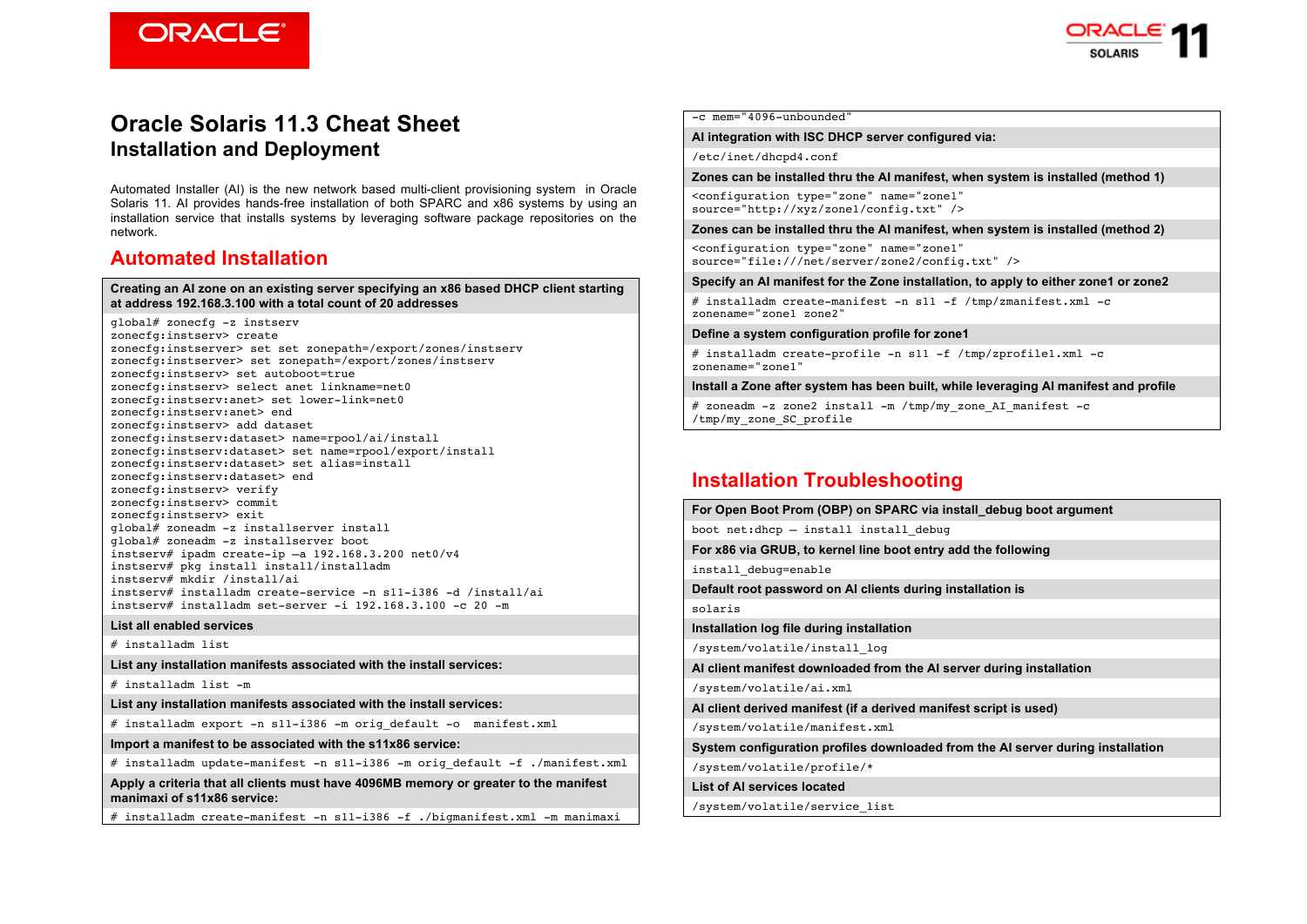



|  | Al client SMF service log for manifest/profile locator, during installation |  |
|--|-----------------------------------------------------------------------------|--|
|--|-----------------------------------------------------------------------------|--|

/var/svc/log/application-manifest-locator:default.log

**AI client SMF service log for Automated Installer installation service**

/var/svc/log/application-auto-installer:default.log

**AI server log file for access requests from AI clients**

/var/ai/image-server/logs/access\_log

**AI server log file for errors encountered from AI clients**

/var/ai/image-server/logs/error\_log

**AI server SMF service log**

/var/svc/log/system-install-server:default.log

**AI server boot configuration files**

/etc/netboot

**Specify location of AI imagepath, default is /export/auto\_install/<service\_name>**

# installadm create-service –d

**Boot without starting an installation on SPARC**

ok> boot net:dhcp

**Boot without starting an installation on x86**

From GRUB menu, select first entry (Text)

# **System Configuration Profiles**

System Configuration Profiles are used to provide system configuration information profiles, as used by Automated Installer.

**Interactively create a system configuration profile and save it to a file, to be subsequently used for deployments**

# sysconfig create-profile -o sc-profile.xml

**Specify a system configuration profile to use when installing a system with a specific MAC criteria**

# installadm create-profile  $-n$  sliservice  $-f$  sc profile.xml  $-c$ MAC=00:11:22:33:44:55

**List what system configuration profiles are associated with a service, and for which criteria (if any)**

# installadm list -n s11service –p

**List all non-default system configuration profiles associated with any of the install services:**

# installadm list –p

**Validate a system configuration profile against the default x86 install service:**

# installadm validate -n default-i386 -P profile.xml

**Associate a system configuration profile with the default x86 install service and give it a name sc-profile:**

# installadm create-profile -n default-i386 -f profile.xml -p sc-profile

**Default system configuration profile and AI manifest used for zone installs are:**

/usr/share/auto\_install/sc\_profile/enable\_sci.xml /usr/share/auto\_install/manifest/zone\_default.xml

# **Migrating from Oracle Solaris 10 Jumpstart to Oracle Solaris 11 Automated Installer**

Migration of Oracle Solaris 10 (and earlier) Jumpstart infrastructure can be aided with js2ai tool. It does a ''Best-effort translation'' and produces XML syntax for, and aids in conversion of:

| <b>Jumpstart</b>   | AI                            |  |
|--------------------|-------------------------------|--|
| Jumpstart rules    | Al criteria                   |  |
| Jumpstart profiles | AI manifests                  |  |
| sysidcfg files     | System configuration profiles |  |

If there is a Jumpstart keyword that has no equivalent in AI, the user can manually edit the AI manifest to leverage AI.

**Convert a sysidcfg file in the current directory to a system configuration profile named sc\_profile.xml**

# js2ai -s

**Convert an entire Jumpstart directory under /export/jumpstart**

# js2ai -r -d /export/jumpstart

**Convert a rules file and associated profiles to AI criteria and AI manifests**

# js2ai -r

**Convert a profile to AI manifests and save in AI\_<\$profile> subdirectory**

# js2ai -p profile

Please note, that the js2ai tool is on the End-Of-Feature list and thus will disappear in future versions of Solaris.

## **Suggestions, errors and comments**

This cheatsheet is a living document, in case you have suggestions, spot any errors or you would like to comment feel free to send a mail directly to joerg.moellenkamp@oracle.com.